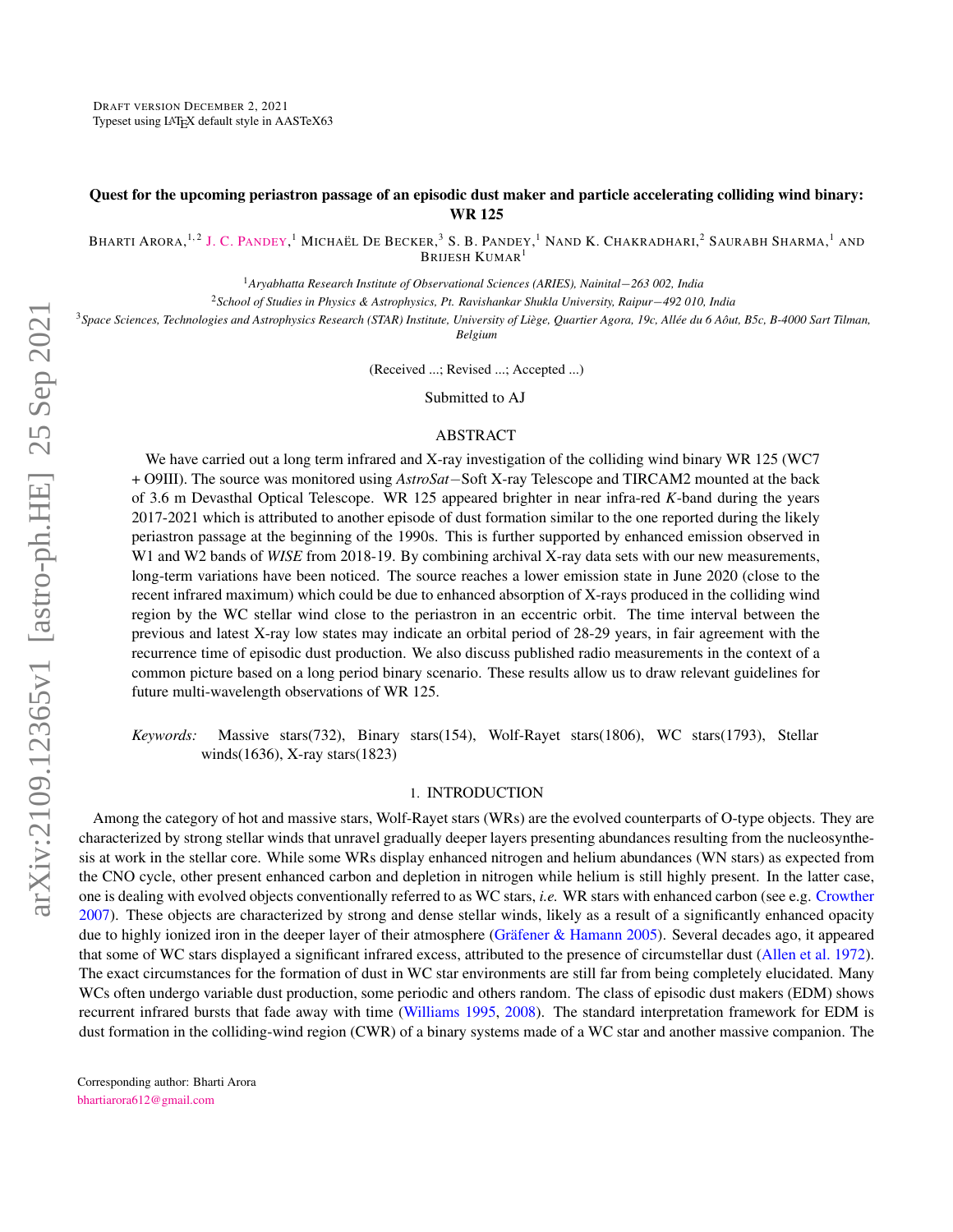episodic nature of the dust emission is reasonably well explained as a result of colliding stellar winds in a wide, massive binary system with highly elliptical orbit [\(Williams et al.](#page-10-2) [1990\)](#page-10-2).

Let's clarify that the physics of CWRs can also be investigated at other wavelengths. Massive binary systems produce thermal X-ray emission that originates from the interaction region of the winds of the massive binary components, in addition to some contributions from the individual stellar winds [\(Cherepashchuk](#page-9-3) [1976;](#page-9-3) [Prilutskii & Usov](#page-9-4) [1976;](#page-9-4) [Stevens et al.](#page-10-3) [1992;](#page-10-3) [Pittard &](#page-9-5) [Parkin](#page-9-5) [2010\)](#page-9-5). The X-ray contribution from the CWR is expected to vary periodically, especially if the stars move in an elliptic orbit. The separation (D) varies so that the CWR moves periodically in and out deeper regions of the stellar winds. In particular, in the case of adiabatic shocks, the X-ray emission from the CWR is expected to vary as 1/D, *i.e.* stronger emission close to periastron [\(Stevens et al.](#page-10-3) [1992\)](#page-10-3). In addition, depending on the inclination of the system, our line of sight to the CWR passes through varying amounts of stellar wind as the orbit progresses, causing variations in the photoelectric absorption by the stellar wind material. Given the high density of WC star winds, the emission measure of the X-ray emitting plasma is expected to be rather high, such as in the case of WR 140 (e.g. [Williams et al.](#page-10-2) [1990\)](#page-10-2).

Massive binaries are also radio emitters. Beside the steady thermal free-free emission produced by individual stellar winds (e.g. [Panagia & Felli](#page-9-6) [1975;](#page-9-6) [Wright & Barlow](#page-10-4) [1975\)](#page-10-4), in a binary systems the CWR is likely to produce some non-thermal, synchrotron radiation. The latter component is expected to vary as a function of the orbital phase (especially in eccentric orbits) and is characterized by a negative spectral index  $\alpha$ , defined as  $S_\nu \propto \nu^\alpha$ . A requirement is the existence of a population of relativistic electrons, hence the so-called class of Particle-Accelerating Colliding-Wind Binaries (PACWBs, [De Becker & Raucq](#page-9-7) [2013\)](#page-9-7). The intrinsic synchrotron emission is expected to peak close to periastron, even though free-free absorption (FFA) will modulate the measured flux densities depending on the orientation of the line-of-sight in the system. The brightness of the synchrotron emission arises downstream of a series of energy conversion processes, including energy injection in particle acceleration, that is fed by the kinetic power of the stellar winds. This criterion is especially in favor of CWBs including a WC component, characterized by the strongest stellar winds [\(De Becker & Raucq](#page-9-7) [2013;](#page-9-7) [De Becker et al.](#page-9-8) [2017\)](#page-9-8). Very good examples are once again WR 140 [\(Williams et al.](#page-10-2) [1990;](#page-10-2) [Dougherty et al.](#page-9-9) [2005\)](#page-9-9), or more recently the extreme Apep system made of two WR stars [\(Marcote et al.](#page-9-10) [2021\)](#page-9-10).

It is thus clear that valuable indicators of binarity can be investigated across the electromagnetic spectrum, especially when a WC-type star is involved. These indicators are notably relevant to establish the occurrence of successive periastron passages, and therefore achieve a first determination of their orbital period. The period determination through standard methods (spectroscopy or astrometry) is highly time consuming, and especially proves difficult for orbital periods of several years or a few decades. Searching for indications of orbital modulations through processes related to the CWR on the basis of archived and new data is therefore quite valuable to characterize these objects. In return, the knowledge of their orbital period is crucial to establish future observation strategies and determine the physical dimensions of these systems, that is required for any modeling purpose.

The present study is dedicated to one of the most studied, still poorly characterized WC system: WR 125. This is a long period WC + O binary, whose orbital parameters are not determined yet. This interesting system already benefited of plenty of observations, and would greatly benefit of a multiwavelength investigation to complete already existing data. The objective of this study is to provide updated constraints on the occurrence of its upcoming periastron passage, and to check how updated time series may help to clarify its orbital period. To this aim, we have observed WR 125 using Soft X-ray Telescope (SXT) onboard *AstroSat* and TIFR Near Infrared Imaging Camera-II (TIRCAM2) mounted at the focal plane of the 3.6 m ARIES Devasthal Optical Telescope (DOT). We have also used archival *Swift* and *XMM*−*Newton* X-ray data. Mid-infrared (MIR) investigations were performed using archival data from Near-Earth Object WISE Reactivation (NEOWISE-R) and *Spitzer* Galactic Legacy Infrared Mid-Plane Survey Extraordinaire (GLIMPSE) surveys. In addition, we also considered radio measurements published over the past decades in our discussion.

This paper is organized as follows. Section [2](#page-1-0) describes the target and summarizes the outcome of previous works relevant for our purpose. Section [3](#page-2-0) presents the X-ray observations and the processing of data used for the present study. The X-ray light curve and spectral analysis are detailed in Section [4.](#page-3-0) The near infrared (NIR) observations of WR 125 are described in Section [5.](#page-5-0) Finally, Section [6](#page-5-1) includes the discussion of our main results, while conclusions are drawn in Section [7.](#page-8-0)

## 2. THE COLLIDING-WIND BINARY WR 125

<span id="page-1-0"></span>WR 125 (MR 93) is a galactic WR binary system classified as WC7ed+O9 III with period >6600 days [\(van der Hucht](#page-10-5) [2001\)](#page-10-5). It undergoes mass loss at  $6 \times 10^{-5}~M_{\odot}~yr^{-1}$  with a terminal velocity of 2900  $km~s^{-1}$  [\(Williams et al.](#page-10-6) [1992\)](#page-10-6).

Infrared photometry during 1981-91 showed a 10-fold rise in 3-4 µm flux during 1990-91 [\(Williams et al.](#page-10-6) [1992\)](#page-10-6). This was interpreted in terms of condensation of dust in its wind close to the periastron passage, i.e. when the density of the shocked gas in the CWR is the highest. Further characterization of this IR excess revealed that it started in 1990 and lasted for ∼3 years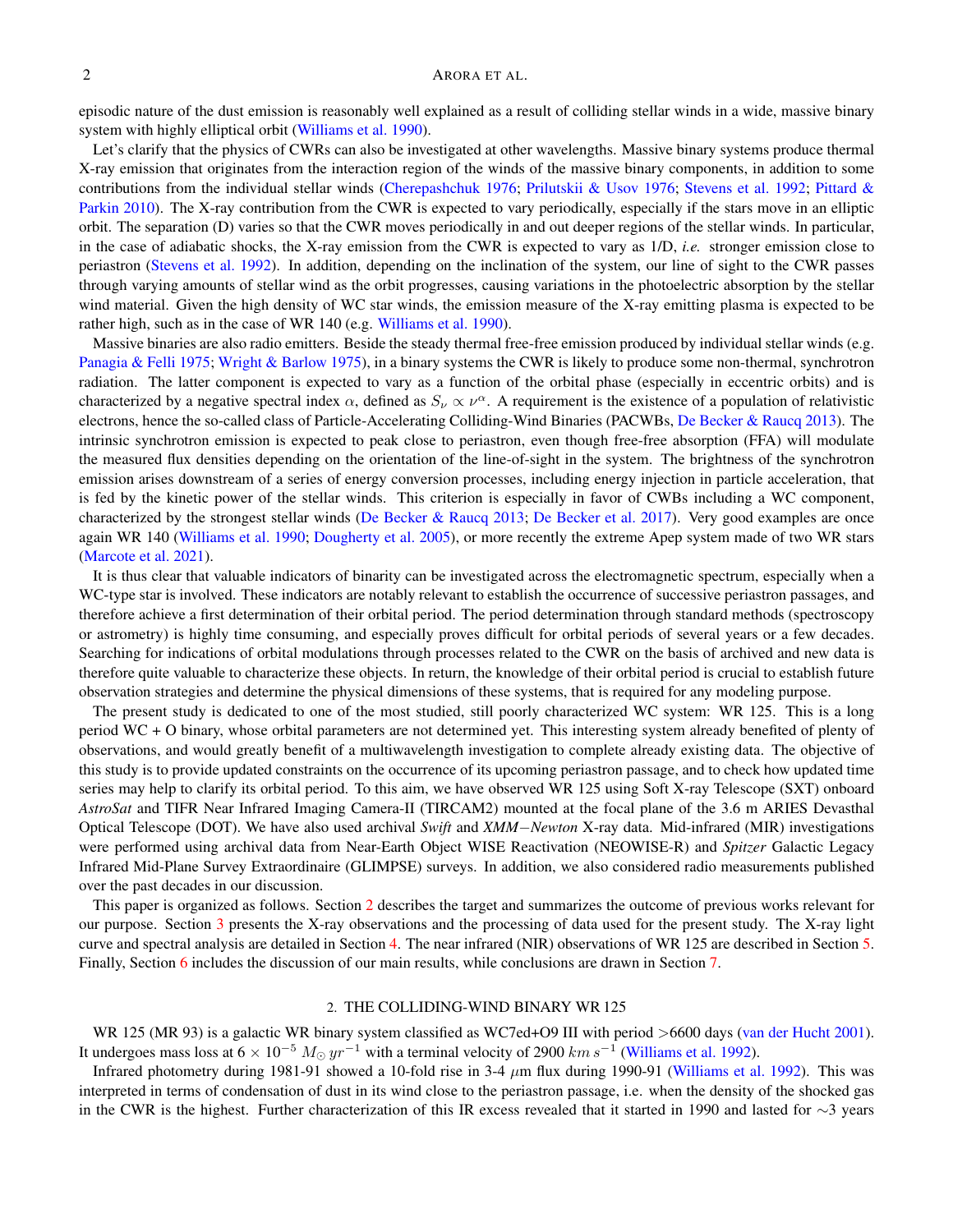being maximum during 1992-93. In addition, absorption lines were seen in its spectrum supporting its CWB status [\(Williams](#page-10-7) [et al.](#page-10-7) [1994\)](#page-10-7). No recurrence of the 1990-93 dust formation episode was noticed till 2014 in 2MASS, *Spitzer* GLIMPSE and *WISE* surveys according to [Williams](#page-10-8) [\(2014\)](#page-10-8). Few hints regarding infrared brightening in the beginning of 2018 have been provided by [Williams](#page-10-9) [\(2019\)](#page-10-9), suggesting an orbital period of about 28.3 yr.

The first X-ray observation of WR 125 was performed by *Einstein* observatory in 1981. It was found to be a bright X-ray source with an ISM corrected X-ray luminosity of  $1.4 \times 10^{33}$  ergs<sup>-1</sup> in 0.2-4.0 keV energy range [\(Pollock](#page-9-11) [1987\)](#page-9-11). *ROSAT* also made a pointed observation of WR 125 with an exposure time of 2141 s where it was only marginally detected with an X-ray luminosity of  $\sim$ 9.1 x  $10^{32}$  erg s<sup>-1</sup> in 0.2-2.4 keV energy band [\(Pollock et al.](#page-9-12) [1995\)](#page-9-12). However, no variation in the X-ray emission from four observations in 2016−17 was found by [Midooka et al.](#page-9-13) [\(2019\)](#page-9-13). We note that, at higher energies, [Werner et al.](#page-10-10) [\(2013\)](#page-10-10) searched gamma-ray emission from WR 125 using 24 months *Fermi-LAT* data. Gamma-ray emission was not detected in the analyzed data-set but could only provide upper limits to the high energy photon flux.

In the radio domain, WR 125 is a strong, variable source which showed signatures of both thermal and non-thermal emission with a spectral index varying from -0.5 to +0.7 during its observation from 1982 to 1989 [\(Abbott et al.](#page-9-14) [1986;](#page-9-14) [Williams et al.](#page-10-6) [1992\)](#page-10-6). The non-thermal radio emission from WR 125 faded between 1985 and 1988, very likely due to a more pronounced FFA as the system approached periastron passage shortly before its dust-formation episode occurring in 1991. [Cappa et al.](#page-9-15) [\(2004\)](#page-9-15) reported on an additional measurement obtained in 2001 but at one wavelength only, therefore, preventing any conclusion on the nature (thermal or non-thermal) of the radio emission at that epoch.

## 3. X-RAY MONITORING OF WR 125

<span id="page-2-0"></span>X-ray data of WR 125 obtained with *AstroSat* [\(Singh et al.](#page-9-16) [2014\)](#page-9-16), *Swift* [\(Burrows et al.](#page-9-17) [2005\)](#page-9-17), and *XMM*−*Newton* [\(Jansen](#page-9-18) [et al.](#page-9-18) [2001\)](#page-9-18) from 2016 November to 2020 November have been analyzed. Table [1](#page-0-0) presents a log of these X-ray observations. A total of 21 epochs of X-ray observations including observations from *Einstein* and *ROSAT* are used in the present study. The earlier X-ray observations of WR 125 from *Swift* and *XMM*−*Newton* which were investigated by [Midooka et al.](#page-9-13) [\(2019\)](#page-9-13) have also been considered in the present study. The processing of those X-ray data sets has been performed again in order to maintain the homogeneity and application of latest calibration. The data reduction procedure adopted for each X-ray observatory is explained as follows.

## 3.1. *AstroSat*

We have observed WR 125 with *AstroSat* on two occasions. Both observations were made with a time interval of ∼9 months using SXT [\(Singh et al.](#page-10-11) [2017\)](#page-10-11) as the prime instrument in the photon counting (PC) mode. The Level-1 data files were collected from *AstroSat* data archive<sup>[1](#page-2-1)</sup>. The task SXTPIPELINE (AS1SXTLevel[2](#page-2-2), version 1.4b)<sup>2</sup> was used to process the Level-1 SXT data. Any contamination caused by the charged particles during the passage of the instrument through the South Atlantic Anomaly region or occultation by the Earth were filtered out. Only the grade 0−12 events (single-quadruple pixel events) were selected during the cleaning process which eliminates effects of any charged particles incident on the CCD. Hence, the calibration of the source events along with the extraction of Level-2 cleaned event files for every single orbit is performed by this pipeline. A Julia based merger tool was used to merge the cleaned event files of the individual orbits to make a single cleaned event file. Finally, this Level-2 merged cleaned event file was used to extract the source spectra using XSELECT (V2.4d) package.

For the extraction of the source spectrum, a circular region of radius of  $13'$  centered at the co-ordinates R.A. = 19h 28m 15.61s and Dec.  $= +19° 33' 21.53''$  for WR 125 was chosen. The selection of the source size has been made based upon the fact that the SXT point spread function (PSF) is large (Half Power Diameter of 11') due to the scattering by the mirrors and attitude control of the satellite [\(Singh et al.](#page-10-11) [2017\)](#page-10-11). Therefore, it has been suggested to carry out the extraction for a radius of 10'-14' which further depends upon the brightness of the source. An unusual high count rate was noticed during the initial 6029 sec interval for the first observation (Obs ID: 9000002152). Therefore, this time interval was discarded while extracting the source products leaving the total effective exposure time of 14814 sec for this data set. However, the other observation ID was free from such instances. For the background estimation, the composite background spectrum (SkyBkg\_comb\_EL3p5\_Cl\_Rd16p0\_v01.pha) obtained after a deep blank sky observation was used. However, the ancillary response file (ARF) "sxt pc excl00 v04 20190608.arf" and the response matrix file (RMF) "sxt<sub>-</sub>pc<sub>-</sub>mat<sub>-g</sub>0to12.rmf" provided by the instrument team<sup>[3](#page-2-3)</sup> were used for the spectral analysis. The total count rate in the source region is found to be  $\sim$ 1.5 times larger than the background count rate for both the data-sets.

<span id="page-2-1"></span><sup>1</sup> https://astrobrowse.issdc.gov.in/astro archive/archive/Home.jsp

<span id="page-2-2"></span><sup>2</sup> https://www.tifr.res.in/∼astrosat sxt/sxtpipeline.html

<span id="page-2-3"></span><sup>3</sup> https://www.tifr.res.in/∼astrosat sxt/dataanalysis.html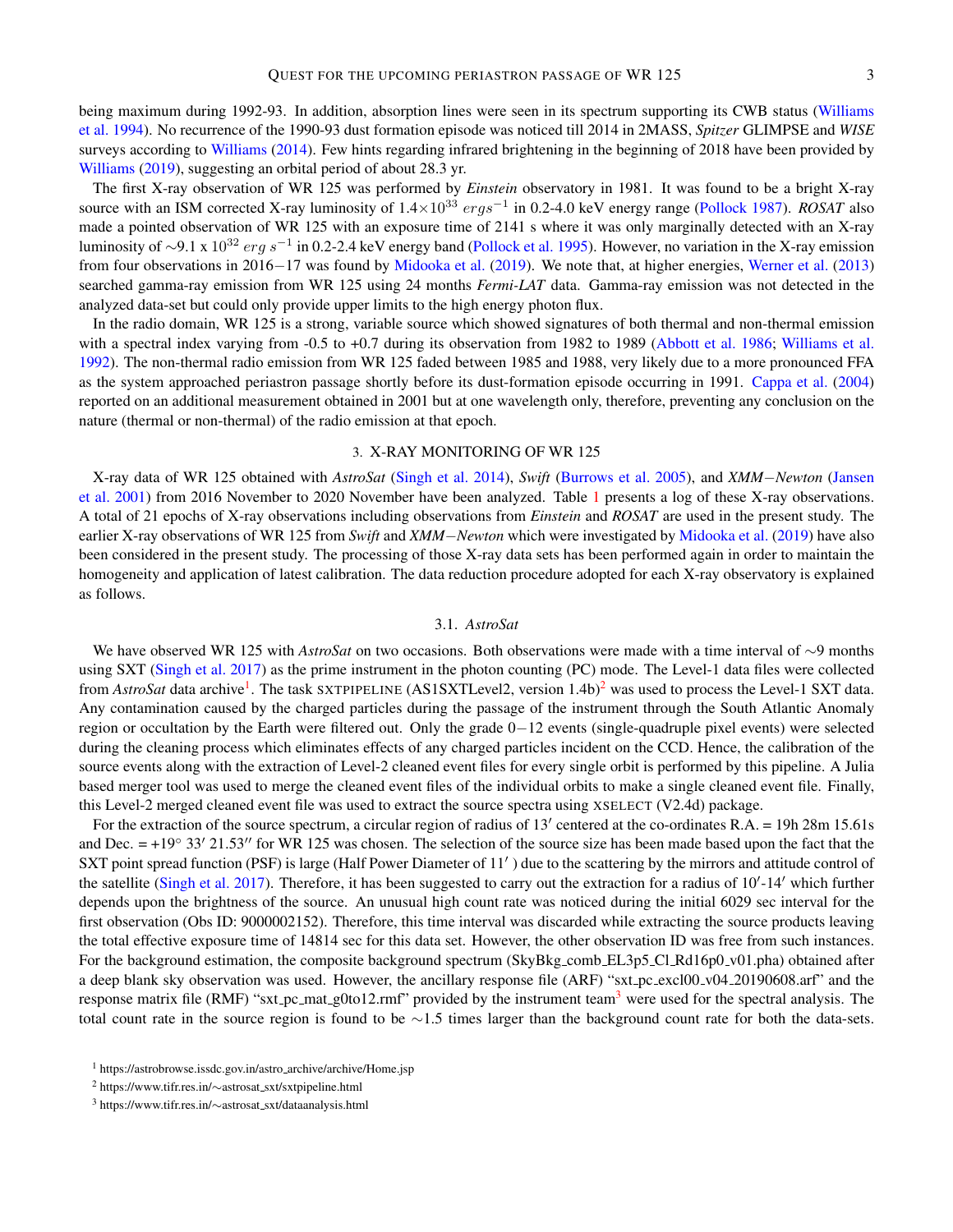Therefore, the count rates obtained for WR 125 have been considered as an upper limit and are mentioned in Table [1](#page-0-0) for both observation IDs.

#### 3.2. *Swift*

The *Swift* X-Ray Telescope (XRT) observed WR 125 frequently from 2016 November to 2020 November in photon counting mode. These observations spanning over a time period of ∼4 years enabled us to investigate the X-ray emission for a long time considering the large anticipated orbital period of this binary system. The data were processed with *Swift* XRTPIPELINE (v0.13.3) using calibration files released on 2020 July 24. The resulted cleaned and calibrated event files were used for the extraction of image, light curve, and spectrum for every observation. This was done by selecting standard event grades of 0−12 in the XSELECT (v2.4d) package. In order to extract the source products, a circular region at the source position with 30 arcsec radius was chosen. However, background X-ray emission was estimated from an annular region of 69 arcsec inner and 127 arcsec outer radius around the source region. The RMF provided by the *Swift* team (swxpc0to12s6 20130101v014.rmf) was used. The task XRTMKARF was used to calculate an ARF for each data set individually by considering the associated exposure maps which took care of the bad columns. The background light curves were subtracted from the extracted source light curves using the HEASoft (v6.21) task LCMATH by properly scaling the respective extraction areas. Since the total number of counts in each of the *Swift* spectrum were low, we had to perform their spectral fitting using the Cash-statistic. Therefore, the *Swift* spectra were binned to have minimum 1 count per energy bin with GRPPHA.

## 3.3. *XMM-Newton*

WR 125 was observed twice with *XMM*−*Newton*, first in 2017 May and later in 2019 October, with the three European Photon Imaging Camera (EPIC) instruments, *viz.* MOS1, MOS2, and PN. The PN image of WR 125 in 0.2−15.0 keV energy range is shown in Figure [1.](#page-15-0) The data reduction was performed by using the latest calibration files with SAS v17.0.0.

The raw EPIC Observation Data Files (ODF) were pipeline processed using the tasks EPCHAIN and EMCHAIN for the PN and MOS data, respectively. The SAS task EVSELECT generated the list of event files by considering the good events having pattern 0−4 for PN and 0−12 for MOS data. The data was found to be unaffected by pile-up after examining with the task EPATPLOT. In order to check whether the data is affected by high background intervals, the light curves were generated considering the single-event (PATTERN = 0) in  $>10$  keV energy range for MOS and that in the 10-12 keV band for PN. Selection of the good time intervals was made by removing the high-background intervals where the count rate was higher than 0.35 counts s<sup>-1</sup> for MOS and 0.4 counts  $s^{-1}$  for PN in these light curves.

A circular region of radius of 22 arcsec centered at the source coordinates was selected to extract the EPIC light curves and spectra of WR 125. Background estimation was done from circular region of the same size at source-free regions surrounding the source. The obtained light curves were corrected for good time intervals, dead time, exposure, point-spread function, and background subtraction using the EPICLCCORR task. The source as well as the background spectra were generated by the task EVSELECT. The dedicated ARF and RMF response matrices required for calibrating the energy and flux axes were calculated by the tasks ARFGEN and RMFGEN, respectively. Back scaling of the extracted spectra was done using the task BACKSCALE. In order to have minimum 15 counts per spectral bin, the EPIC spectra were grouped using GRPPHA. Further temporal and spectral analyses were performed using HEASoft version 6.21.

## 4. X-RAY SPECTRAL AND LIGHT CURVE ANALYSIS

<span id="page-3-0"></span>In order to obtain the best-fit model which explains the X-ray spectrum of WR 125, we have made use of *XMM-Newton* data as the X-ray spectra from EPIC instruments have better photon statistics than other observatory data. Therefore, we initially decided to jointly fit the MOS1, MOS2, and PN observed spectra of WR 125 in 0.5−10.0 keV energy range with the models of the Astrophysical Plasma Emission Code (APEC; [Smith et al.](#page-10-12) [2001\)](#page-10-12) as implemented in the X-ray spectral fitting package XSPEC version 12.9.1 [\(Arnaud](#page-9-19) [1996\)](#page-9-19). Such an optically thin thermal emission model is adequate to reproduce the soft X-ray emission from plasma heated in CWBs (see e.g. [De Becker](#page-9-20) [2015;](#page-9-20) [Arora et al.](#page-9-21) [2019;](#page-9-21) [Midooka et al.](#page-9-13) [2019\)](#page-9-13).

We first used a two-temperature composite model to account for a simplified distribution of plasma temperature in the system, i.e. PHABS(ISM)\*PHABS(LOCAL)\*(APEC+APEC). The interstellar and the circumstellar wind absorption effects were taken into consideration by the model components PHABS(ISM) and PHABS(LOCAL), respectively, with elemental abundances according to [Anders & Grevesse](#page-9-22) [\(1989\)](#page-9-22). The value of  $N_H^{ISM}$ , which is the parameter corresponding to the model component PHABS(ISM), was frozen at  $0.94\times10^{22}$  cm<sup>-2</sup>. This value has been derived from the interstellar extinction towards WR 125 using the standard conversion factors [\(van der Hucht](#page-10-5) [2001;](#page-10-5) [Vuong et al.](#page-10-13) [2003;](#page-10-13) [Midooka et al.](#page-9-13) [2019\)](#page-9-13). The other parameters (local absorption, plasma temperatures and normalization parameters) were kept free in the spectral fitting. The best fit parameters obtained separately for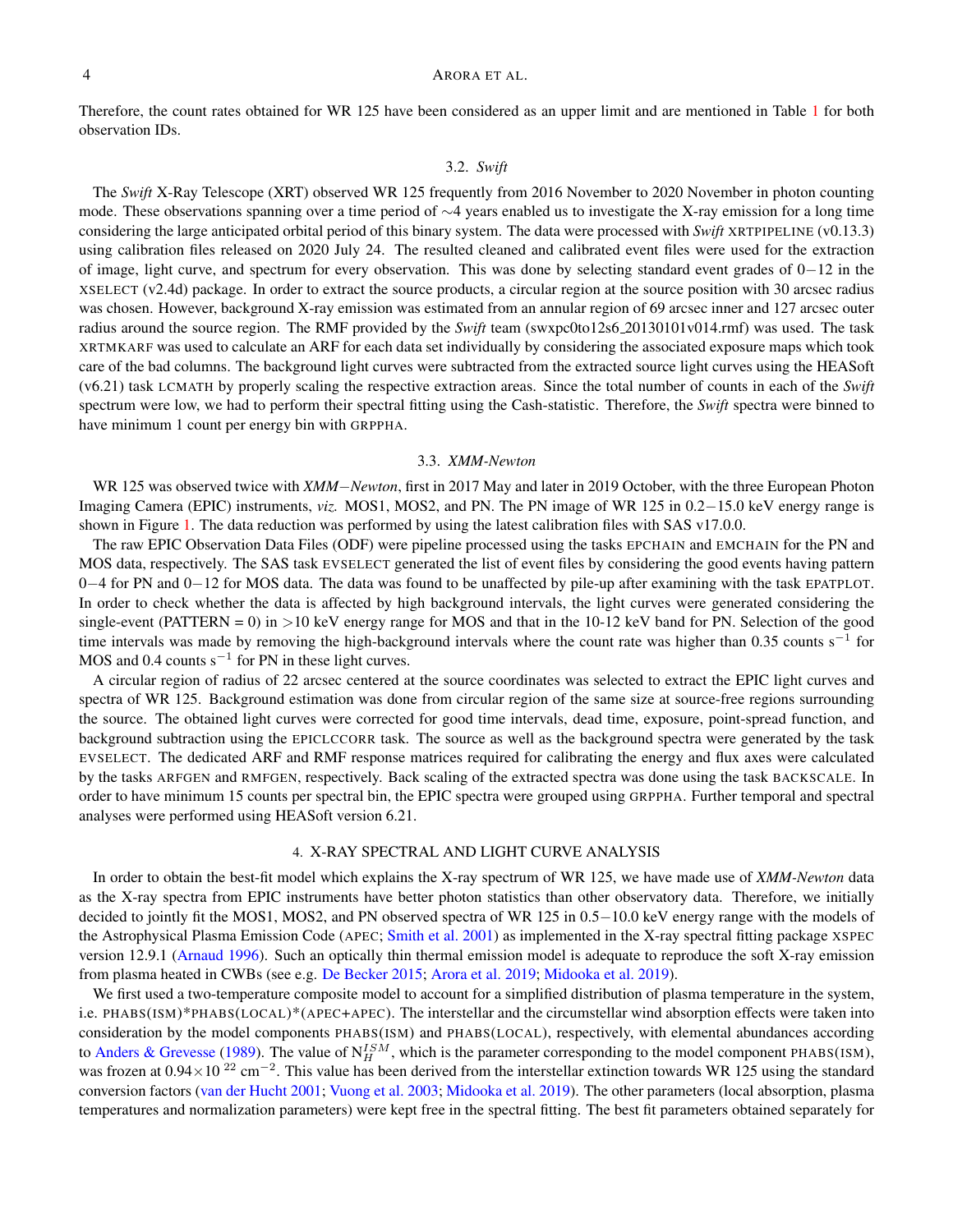the two observation IDs of *XMM-Newton* are given in Table [2](#page-11-0) (referred to as Model 1a and Model 1b) while the X-ray spectra of WR 125 with the best-fit model are shown in Figure [2.](#page-16-0) The low number of counts, especially for the 2019 observation when the X-ray emission is significantly weaker (see the count rates in Table [1\)](#page-0-0), leads to unsatisfactory results. The weakening of the X-ray emission between 2017 and 2019 is certainly attributable to a strong increase of the absorption by the stellar winds, despite the expected increase of the intrinsic emission as the system gets closer to periastron. We see that the strong change in soft plasma temperature between 2017 and 2019 is accompanied by a rise of the local absorption column, and a huge difficulty to constrain the emission measure. This is certainly attributable to the lack of required spectral information to constrain the fit in the weaker 2019 spectrum. Let's note that the better constraint (lower relative error) on the normalization parameters of the hotter component comes certainly from the fact the harder part of the spectrum is not significantly affected by the rise of local wind absorption (that suppresses spectral features in the soft part of the spectrum). We clarify that we also tried to use variable abundance models (i.e. VAPEC), in particular to free the Carbon abundance to account for the nature of the WC wind, but no improvement could be achieved. The relative errors on abundance parameters were much too large to carry any physical meaning.

The difficulty to achieve satisfactory results using multi-component models led us to use a one-temperature model, i.e. PHABS(ISM)\*PHABS(LOCAL)\*APEC, where the interstellar absorption column was frozen to the same value as specified above. The best-fit parameters obtained using this model are given in Table [3](#page-11-0) and are referred to as Model 2a and 2b for the *XMM-Newton* IDs 0794581101 and 0853980101, respectively. The comparison between Model 2a and Model 2b suggests once again a strong rise of the local absorption in 2019. The lower value for the normalization parameter in 2019 should be considered with caution. As stated above in the framework of the two-temperature model, the lower count number leads inevitably to issues in normalizing the emission component. The much stronger absorption at that epoch removes a significant amount of spectral features that would have been valuable to constrain the emission parameters (i.e. plasma temperature and normalization). In addition, let's keep in mind that considering a unique plasma temperature constitutes a strong approximation in terms of physical description.

We note that fluxes (observed and corrected for interstellar absorption) are specified in Table [2](#page-11-0) and in Table [3](#page-11-0) for the broad  $(0.5-10.0 \text{ keV})$ , the soft  $(0.5-2.0 \text{ keV})$ , and the hard  $(2.0-10.0 \text{ keV})$  energy bands, respectively for the one-temperature and the two-temperature models. The flux values obtained with the two models (at the same epoch) agree fairly well within error bars. Even though the fits are not of very high quality, they provide a satisfactory basis to determine fluxes in physical units.

Since the photon counts are very less in the *Swift* spectra, we decided to fit this by fixing the model parameters to the values as obtained for *XMM-Newton* spectra. The spectrum from each observation ID was fitted individually. For the low count *Swift* spectra, Cash-statistic was used with the spectral binning such that each bin contains at least one count. The *Swift* data obtained closer to the *XMM-Newton* observation ID 0794581101 was fitted with Model 1a. However, the spectra observed in 2019 and later were fitted with Model 1b obtained for *XMM-Newton* ID 0853980101. In spite of this, four *Swift* spectra which could not be fitted well even with the fixed parameters of this model due to very poor net counts. For that, we have made use of the X-ray analysis tool WebPIMMS<sup>[4](#page-4-0)</sup> to convert their count rate to flux. Since the *Swift* spectra which could not be fitted well with two temperature plasma components were observed in 2020, therefore, those were fitted with Model 2b.

Further, *Einstein* also observed WR 125 with a count rate of 0.0122±0.0028 counts s<sup>−</sup><sup>1</sup> in the 0.4-4.0 keV energy band on 1981 April 9 using Imaging Proportional Counter (IPC) [\(Midooka et al.](#page-9-13) [2019\)](#page-9-13). However, *ROSAT* only marginally detected WR 125 by making use of Position Sensitive Proportional Counter (PSPC) in 0.1-2.0 keV energy range on 1991 October 28. The upper limit of the WR 125 count rate by *ROSAT*-PSPC is 5.0×10<sup>−</sup><sup>3</sup> counts s<sup>−</sup><sup>1</sup> [\(Midooka et al.](#page-9-13) [2019\)](#page-9-13). Also, the *AstroSat*-SXT spectra of WR 125 were also very poor to be fitted properly in XSPEC. Therefore, the *Einstein*-IPC, *ROSAT*-PSPC and *AstroSat*-SXT count rate were converted to flux using Model 2a with WebPIMMS only. Finally, the observed X-ray flux ( $F^{obs}$ ) and the ISM corrected X-ray flux ( $F^{ism}$ ) of WR 125 in broad ( $F_B$ ), soft ( $F_S$ ), and hard ( $F_H$ ) energy bands have been estimated for each of the available spectra.  $F^{ism}$  has been plotted with date of observation in Figure [3.](#page-17-0) Table [4](#page-11-0) gives the details of the spectral fitting of each of the spectra and also includes the spectral fitting parameters as well as the flux values.

The background subtracted X-ray light curve of WR 125 as observed by *AstroSat*-SXT, *Swift*-XRT and *XMM-Newton*-PN in the 0.3-10.0 keV energy band are shown in Figure [4.](#page-17-1) The average count rate of an individual observation was taken as a single data point in the light curve as the light curve of individual observations was non-variable. Here, the *AstroSat*-SXT count rate in the 0.5-7.0 keV band has been converted to that of *Swift*-XRT in the 0.3-10.0 keV band using WebPIMMS with Model 2a. However, *XMM-Newton*-PN count rate from observation ID 0794581101 and 0853980101 was converted to *Swift*-XRT using Model 2a and 2b, respectively. As seen in the light curve, the X-ray flux switches from a higher emission state in 2017 to a lower emission state in 2020. The ratio of the maximum to the minimum count rate was found to be  $15.33 \pm 11.70$ .

<span id="page-4-0"></span><sup>4</sup> https://heasarc.gsfc.nasa.gov/cgi-bin/Tools/w3pimms/w3pimms.pl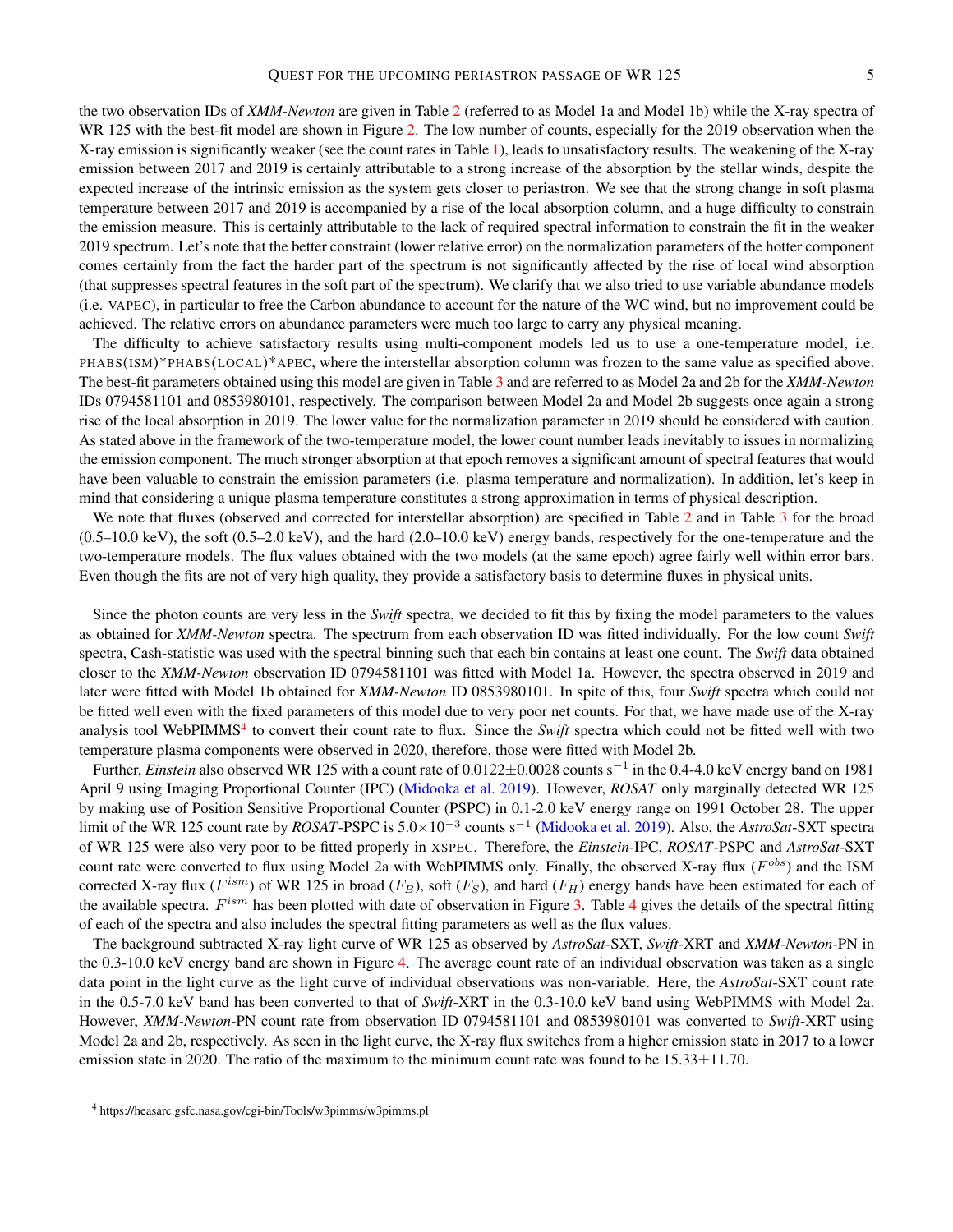### 5. NIR MONITORING OF WR 125

<span id="page-5-0"></span>The NIR imaging of WR 125 was performed on the nights of 2017 October 17, 2020 October 09, and 2021 March 01 using TIRCAM2 [\(Naik et al.](#page-9-23) [2012;](#page-9-23) [Baug et al.](#page-9-24) [2018\)](#page-9-24) mounted on the 3.6 m DOT [\(Kumar et al.](#page-9-25) [2018\)](#page-9-25). Observations were carried out in J, H, and K filters with central wavelengths at 1.20, 1.65 and 2.19  $\mu$ m, respectively. TIRCAM2 has a field of view (FoV) of  $\sim$ 86.5" × 86.5" with a pixel scale of 0.169". The full width at half maximum (FWHM) of point source PSF was measured to be sub-arcsecond in all JHK bands during the observations. In addition to the science frames, several dark frames with a similar exposure to the science frame and sky flat frames were also taken during the observations to account for the thermal current and the non-uniformities present in the science frames, respectively. The science frames were taken by dithering the source position to three different locations on the CCD. For WR 125, eleven frames of 1.0 s exposure were obtained in J band in each of the three dithered positions. However, the same number of frames with 0.5 s exposure time were obtained in both H and K bands.

For the photometric reduction, the Image Reduction and Analysis Facility (IRAF) software<sup>[5](#page-5-2)</sup> was used. Similar strategy was followed for all the filters. At first, a master dark frame was generated by average combining all the corresponding dark frames. After subtracting master dark frame from each scientific frame, flat fielding correction was applied by dividing the dark corrected frames by the normalized master flat frame. We have constructed the master sky frame in each of the filters by median combining the science frames with dithered source positions of the corresponding NIR band. This was possible because the acquired target field was not crowded. The sky subtracted science frames were finally aligned and combined to yield a good signal-to-noise ratio image of the source. The aperture photometry was performed in all the J, H, and K bands as WR 125 was isolated in all the science frames. The instrumental magnitudes of WR 125 at each epoch of observations were calibrated by using color equations generated from the instrumental and 2MASS photometry of the other stars in the same field of view (see [Sharma et al.](#page-9-26) [2020\)](#page-9-26). The absolute JHK magnitudes obtained for WR 125 are given in Table [5.](#page-11-0)

#### 6. DISCUSSION

## 6.1. *Dust emission*

<span id="page-5-4"></span><span id="page-5-1"></span>The dust emission is efficiently revealed at wavelengths longer than J- and H-bands [\(Williams et al.](#page-10-6) [1992,](#page-10-6) [1994\)](#page-10-7). Therefore, a comparison of *K*-band magnitude of WR 125 from the present study has been made with the estimations provided in literature as well as in the 2MASS survey in Figure [5.](#page-18-0) It is clear that during the episode of dust formation in the early 1990's, the *K*-magnitude varied from 8.26 (continuum level) to 7.42 (during outburst) over the years ∼1992-1993 [\(Williams et al.](#page-10-7) [1994\)](#page-10-7). Additionally, the *K*-band magnitude obtained from this study shows enhanced emission indicating that the recent measurements were also made during another episode of dust formation.

Two time scales deserve to be considered when investigating episodic dust production episodes: one is the time required for the dimming of the IR emission to the pre-outburst level and the other is the time interval between two such consecutive incidences. The dimming of the IR emission is caused by the fading of the dust when being taken away by the stellar wind and is not replenished further. This duration depends upon the terminal velocity of the winds and the amplitude of the dust emission. On the other side, the orbital period of the binary system governs the interval between the two episodes. As the previous dust formation episode was associated to the time of periastron passage of this eccentric CWB system, the enhanced IR emission from the source during our new observations suggests that next periastron passage of WR 125 has been captured. Previous episode of enhanced emission by dust followed by fading lasted for about 3-4 years which is also reflected in the present three epochs of IR observations performed with a time interval of ∼3 years. Due to the absence of data in between the latest epochs, the time sampling of this outburst is rather poor. Our assertions are supported by [Williams](#page-10-9) [\(2019\)](#page-10-9) which also gave an indication of IR brightening of WR 125 in the beginning of 2018 using NEOWISE-R observations. We have also retrieved NEOWISE-R [\(Mainzer](#page-9-27) [et al.](#page-9-27) [2011\)](#page-9-27) Single Exposure Source observations of WR 125 made in *W1* (3.4  $\mu$ m) and *W2* (4.6  $\mu$ m) bands in the year 2019 from NASA/IPAC Infrared Science Archive (IRSA<sup>[6](#page-5-3)</sup>). The NEOWISE-R observations are severely affected by saturation for the sources brighter than *W1* ≅ 8 mag and *W2* ≅ 7 mag. Since WR 125 was noticed to be relatively brighter in 2019, therefore, its *W1* and *W2* magnitudes were corrected using offsets from [Mainzer et al.](#page-9-28) [\(2014\)](#page-9-28) for 2019 observations. Additionally, the *Spitzer*-GLIMPSE [\(Benjamin et al.](#page-9-29) [2003;](#page-9-29) [Churchwell et al.](#page-9-30) [2009\)](#page-9-30) observations in the 3.6 and 4.5  $\mu$ m wave-bands further augmented the *W1* and *W2* magnitudes of WR 125, respectively. A comparison of *W1* and *W2* bands magnitudes given in [Williams](#page-10-9) [\(2019\)](#page-10-9) with those obtained in 2019 and GLIMPSE survey results are shown in Figure [6.](#page-18-1) The larger error bars associated with the latest NEOWISE-R data-sets display the uncertainty in the available offsets [\(Mainzer et al.](#page-9-28) [2014\)](#page-9-28). Here, the GLIMPSE 3.6 and 4.5  $\mu$ m magnitudes were directly compared with those of *W1* and *W2* magnitudes, respectively, without any adjustments for

<span id="page-5-3"></span><span id="page-5-2"></span><sup>6</sup> https://irsa.ipac.caltech.edu/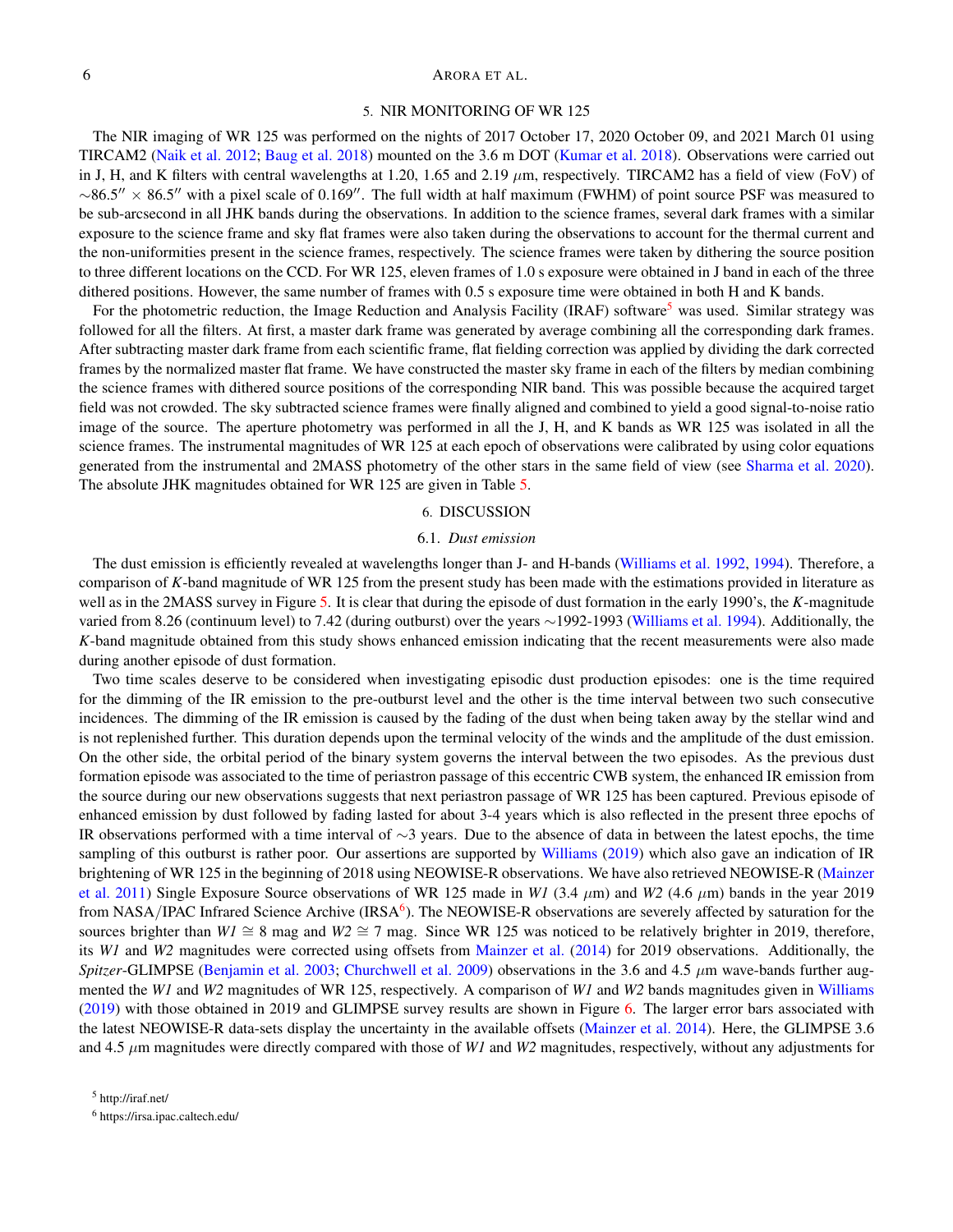the photometric bands (similar to [Williams](#page-10-9) [2019\)](#page-10-9). It is clear that the source showed signatures of IR brightening in 2018 which further enhanced in the year 2019.

Under the reasonable assumption that dust production is enhanced at periastron, the recent rise of the infrared emission very likely indicates WR 125 underwent periastron passage close to 2019-2021. The previous infrared peak occurred in the early 1990's. A time interval of about 28-29 years can thus be considered as a candidate for the orbital period. One has to be careful as a the sole measurement of the two peaks doesn't allow us to rule out an orbit twice as short.

If we consider the first NIR burst started in 1990−1994 and peaking during the year 1992.5, then considering the period of 14−15 years, the next burst can be expected during the years 2004−2008, with a peak around 2006.5. However, the single MIR Spitzer-GLIMPSE observation in year 2004.83 (Figure [6\)](#page-18-1) does not present any significant rise suggesting that a burst was starting to develop at that time. Let's note however that the time span of the burst and the uncertainty on the time of maximum emission (the peak was not fully reached at the time of our most recent measurements) prevent us to rush into any firm conclusion.

To illustrate the longer period possibility, the *K*-band light curve of WR 125 has been folded with an orbital period of 29 years, as shown in Figure [7,](#page-19-0) taking the epoch of maximum brightness as the zero orbital phase. This plot suggests that new observations are matching well with the previous estimations and supports the hypothesis of 28-29 years orbital period. However, it is worth to mention here that the phase-folded curve with 14−15 yrs period is as good as the one with the longer period. Therefore, phase folding of the current time-series data of WR 125 is not enough to constrain its orbital period.

In summary,

- the 2019-2021 outburst in IR wavelengths suggests the source has undergone another periastron passage recently favoring the dust formation.
- the time interval between the 1990's and present dust formation episodes indicate an orbital period of 28-29 years. But the possibility of an orbital period twice as short (*i.e.* 14-15 years) emerges here.
- a MIR data point in between the two main peaks does not present any strong rise attributable to a another burst at an intermediate epoch. Even though we caution that a better sampling is needed to achieve a formal confirmation, but this suggests the 14-15 year period is less likely.

## 6.2. *X-ray emission*

<span id="page-6-0"></span>The main features arising from the long term X-ray monitoring are summarized below:

- the observed as well as ISM corrected X-ray flux from WR 125 present long term variations.
- the X-ray emission switches from some kind of high state in 2016-2017, to a low state in at the end of 2019 and in 2020.
- the low state is clearly noticed in the soft band, but the hard band is much less conclusive. In addition, best-fit models for *XMM-Newton* data show a stronger absorption column  $N_H^{local}$  during the low state at the end of 2019, as compared to the high state in 2017.
- if one relies on the *ROSAT* measurement in 1991 showing a quite low emission state, it suggests a recurrence in the occurrence of the low emission state.
- a brief rise of the X-ray emission is measured in the second half of 2020, followed by drop of the emission down to the low state plateau. The current time series thus does not reveal any trend leading to a return to a high state as measured in 2016-2017.

In their recent study, [Midooka et al.](#page-9-13) [\(2019\)](#page-9-13) speculate on the occurrence of the minimum emission close to periastron passage. A minimum X-ray emission is tentatively attributed to a more pronounced absorption of X-rays produced in the CWR by the dense and thick WC wind. This interpretation may be compatible with the rather broad low state essentially measured in the soft band, where photoelectric absorption is active. Such an enhanced absorption is expected to happen close to periastron, where the CWR is more deeply surrounded by the WC wind material. We note that the expected dependence of the 1/D trend for adiabatic colliding winds is not revealed in our data set. This would require high quality data over a significant part of the orbit, especially in a part of the orbit that is not that much modulated by a strong absorption. In other words, during the low state, the effect of absorption completely dominates the effect of the reduced separation on the intrinsic X-ray emission in the CWR. Such a situation is similar to what has been observed for WR 140 [\(Williams et al.](#page-10-2) [1990\)](#page-10-2). The start and duration of a low state due to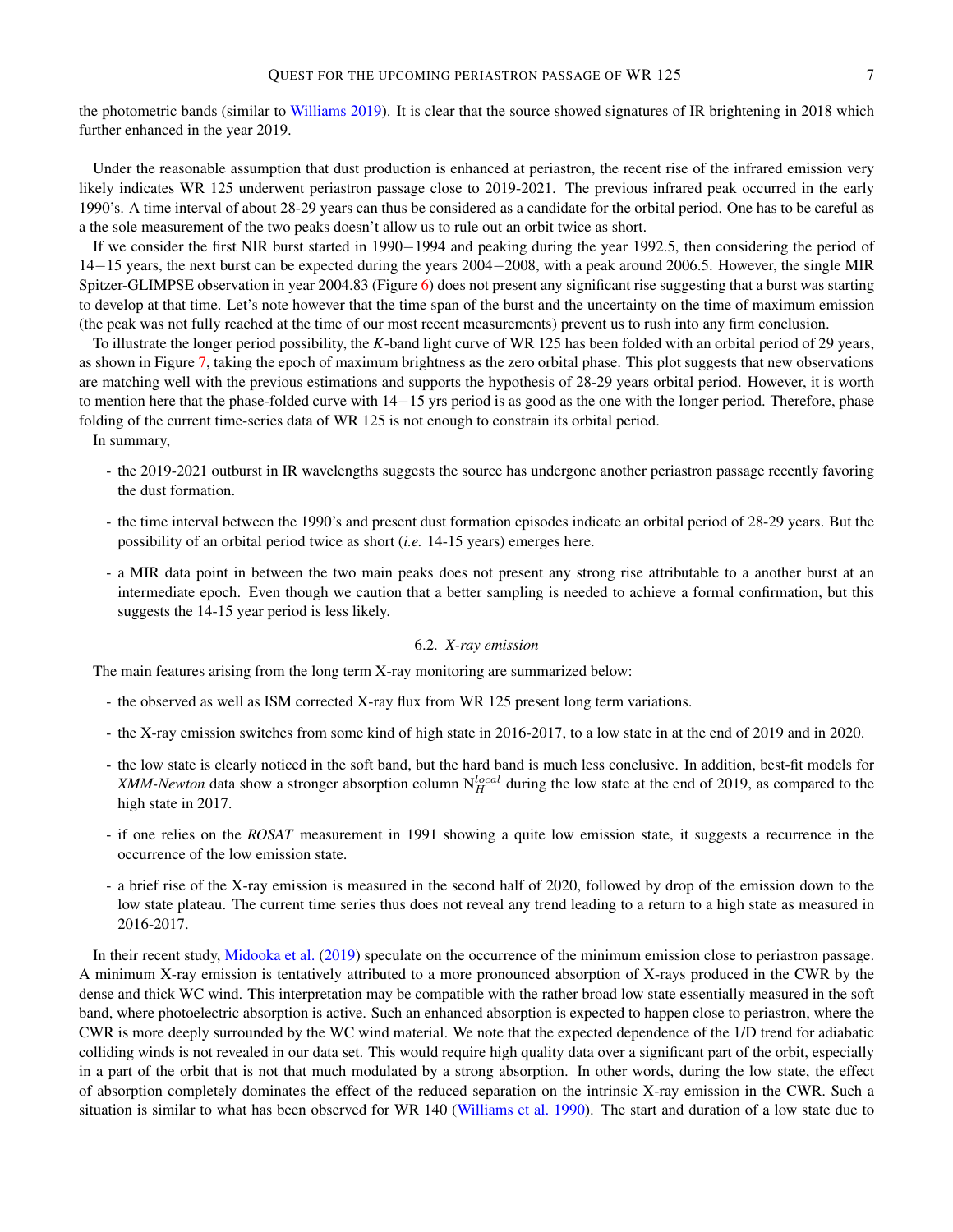enhanced absorption by the wind depend on the exact geometric configuration of the system (separation, inclination, etc.). As a result, even though the low state is likely related to periastron, the exact time of periastron passage cannot be determined with accuracy, given the available information on the system. We also clarify that in such a long period system, we can certainly reject the hypothesis of an eclipse of the CWR by one of the stars as observed in the short period massive binary WR 121a [\(Arora &](#page-9-31) [Pandey](#page-9-31) [2020\)](#page-9-31).

Based on the features summarized above, one may speculate on the recurrence of the minimum emission. Given the duration of the recent low state, it is not possible to provide any accurate estimate of the time interval between two minima. The order of magnitude is 28-29 years. In a scenario where these low states are associated to periastron passages, this time interval is a candidate for the orbital period of WR 125. However, we caution that the time sampling of the X-ray emission over such a long period is very sparse. On the basis of the available X-ray data alone, one cannot reject the idea that such a low state event happened just in between, reducing the estimate of the orbital period by a factor 2.

#### 6.3. *Synchrotron radio emission*

<span id="page-7-0"></span>Only a few measurements have been published, and the radio time series is too sparse to lead to any firm conclusion. The only important result so far is that WR 125 presents significant variations in its behavior, switching between a pure thermal spectrum and a spectrum showing strong indications for non-thermal emission [\(Abbott et al.](#page-9-14) [1986;](#page-9-14) [Williams et al.](#page-10-6) [1992;](#page-10-6) [Cappa et al.](#page-9-15) [2004\)](#page-9-15). The thermal emission components from the individual stellar winds are steady, and thus do not contribute to the measured variations. In the context of PACWBs, beside the obvious change of physical conditions in the synchrotron emitting region as the separation changes in an eccentric orbit, such a behavior is frequently interpreted in terms of changing FFA. This can happen (i) in an eccentric orbit when the synchrotron emitting region moves in and out the radio photosphere, or (ii) when the CWR is partly hidden behind the thick stellar wind of one of the two stars in the binary system at some orbital phases (line of sight effect). In both cases, this is not the synchrotron radiation process that is inhibited at some epochs, but the disappearance of the non-thermal emission is attributed to FFA. Both aspects are illustrated in Figure [8.](#page-19-1) The blue spheres illustrate the different sizes for radio photospheres of the WC and O-star winds, respectively. Typical sizes for the photosphere can range between tens and thousands of solar radii, depending on the nature of the wind and on the photon frequency (see e.g. [De Becker et al.](#page-9-32) [2019;](#page-9-32) [Benaglia et al.](#page-9-33) [2020\)](#page-9-33). For a WC wind, the photosphere radius can be of the order of 1000-1500 solar radii at the frequencies of the observations reported by [Abbott et al.](#page-9-14) [\(1986\)](#page-9-14); [Williams et al.](#page-10-6) [\(1992\)](#page-10-6) and [Cappa et al.](#page-9-15) [\(2004\)](#page-9-15). Depending on the orbital phase along the eccentric orbit, the CWR can be out of the radio photosphere at apastron, or fully hidden within it at periastron. At intermediate orbital phases, the synchrotron emitting region (coincident with the CWR) may be only partially buried in the photosphere, therefore displaying a spectrum deviating from the pure thermal emission, without any strong non-thermal signature (case (b) in Figure [8\)](#page-19-1). However, depending on the orientation of the line of sight, even a not completely buried WCR can be located behind the strong wind of the WC star, and the synchrotron source will thus be significantly absorbed. Let's consider an observer in the orbital plane in Figure [8.](#page-19-1) When observing from the left part, no synchrotron radiation would be measured, but when observing from the bottom some synchrotron radiation could be detected. This orientation effect is more likely to happen not too far from periastron. Otherwise, the alignment between the observer, the WCR and the densest part of the WC wind would not be good enough to lead to a complete absorption of the synchrotron radiation.

With the above picture in mind, the radio measurements allow us to notice that,

- the clear non-thermal radiation identified in 1985 was certainly produced at an orbital phase sufficiently far from periastron.
- the drop by about a factor 6 of the flux density at 6 cm measured in 1988 (compared to that measured in 1985) is likely pointing to an orbital phase closer to periastron as already pointed out by [Williams et al.](#page-10-6) [\(1992\)](#page-10-6).

## 6.4. *Toward a more complete picture*

We can now summarize the outcomes of Sections [6.1,](#page-5-4) [6.2,](#page-6-0) and [6.3](#page-7-0) as

- a strong indication for periastron passage is provided by the dust emission in the infrared. It seems it is occurring close to 2019-2021, in agreement with some complementary elements gathered in X-rays.
- a previous periastron passage likely occurred at the beginning of the 1990's. This is indicated by a peak in dust production, and by a drop in the soft X-ray emission at the same epoch. In addition, radio measurements at the end of the 1980's suggest an approaching periastron passage. At the scale of a long period orbit, this is compatible with a likely periastron passage at the beginning of the 1990's.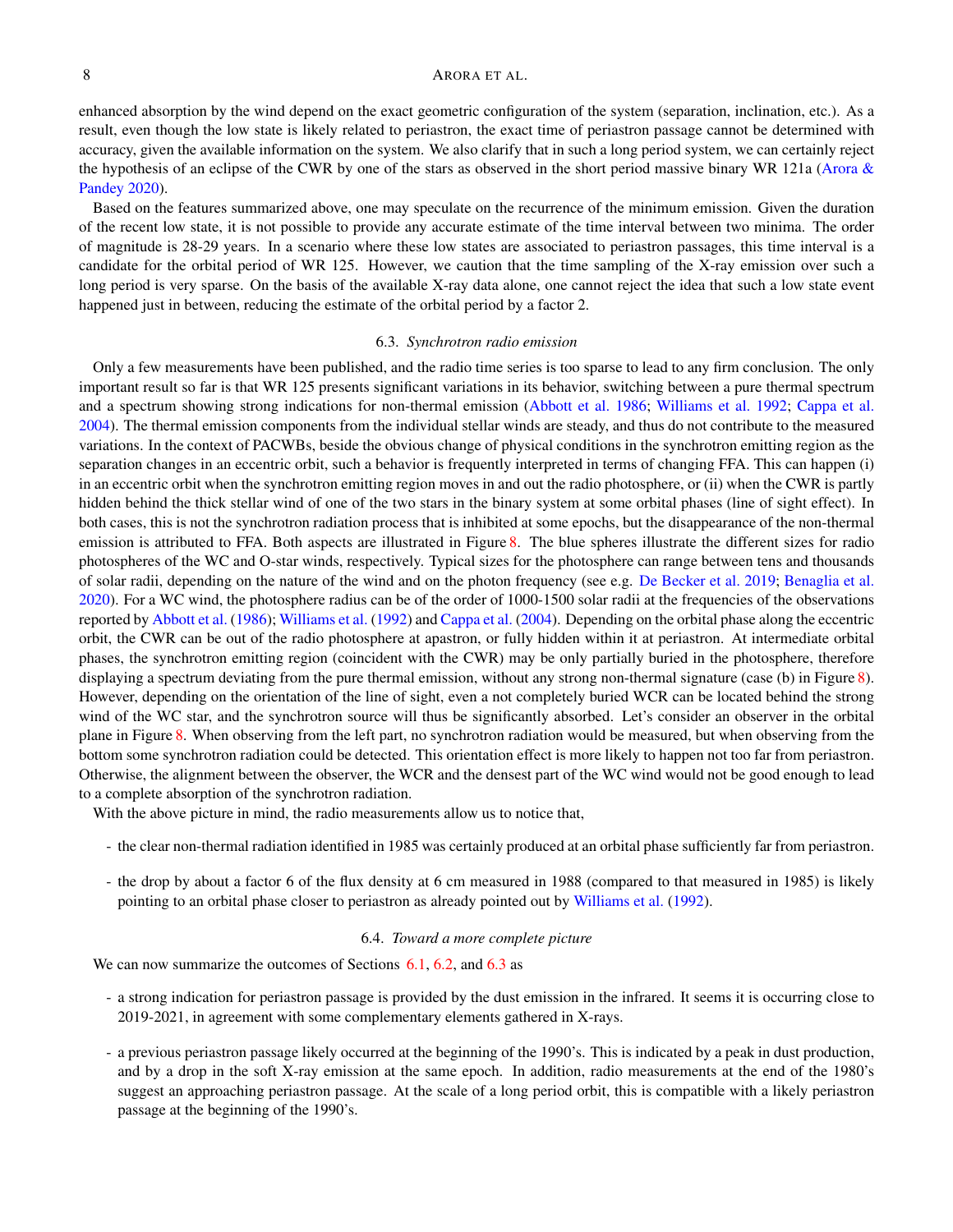- the orbital period suggested by the infrared and X-ray data sets is about 28-29 years. The existing time series data in these spectral bands do not discard a period of 14-15 years. However, if the constraint on the orbital period published by [van der](#page-10-5) [Hucht](#page-10-5) [\(2001\)](#page-10-5) is robust ( $P > 6600$  d), this would favor the long period hypothesis.

Our results provide helpful guidelines for future observations, that we can summarize as follows:

- a follow-up study of this system in the infrared (and in X-rays) close to year 2034 would be adequate, at it would either be another periastron passage (for the 14-15 year period hypothesis) or a more quiet apastron passage (for 28-29 year period hypothesis). The lack of episodic dust formation episode (and of low X-ray emission state) would point to an apastron passage, in favor of the longest period hypothesis.
- despite it's high interest for the investigation of non-thermal processes in CWBs, WR 125 was the target of only a few radio observations. It's orbital motion away from periastron would constitute a relevant opportunity to measure the rise of the radio emission (as FFA would decrease), followed by a likely fade out of the emission while approaching apastron (as the separation increases). This would constitute an alternative test to check what is the most realistic orbital period hypothesis.
- with an orbital period of several years, WR 125 is a valid target for long baseline interferometric measurements aimed at following its orbit and derive orbital parameters. At a distance of about 2 kpc, an orbital period of several years translates into a projected separation of several (tens of) milli-arcseconds, thus easily resolved with current long baseline interferometers operating at the milli-arcsecond scale. In addition, the combination with spectroscopic measurements would allow to derive a three-dimensional orbit (see e.g. [Le Bouquin et al.](#page-9-34) [2017\)](#page-9-34).

## 7. SUMMARY AND CONCLUSIONS

<span id="page-8-0"></span>We have conducted a long term monitoring of the episodic dust maker WR 125 using archive and new data in X-rays and in the (near and mid) infrared. In X-rays, we confirm the switch of the emission to a low state in 2020 (especially in the soft band), that may indicate a recent periastron passage. The drop in the soft X-ray emission could be attributed to a significant photoelectric absorption close to periastron, when the X-ray emission from the CWR may be more quantitatively absorbed by the dense WC wind. The occurrence of a previous low emission state in 1991 suggests a previous periastron passage occurred about 28-29 years before. The infrared emission attributed to dust formation presents a clear rise in 2019-2021, that is confirmed by our very recent measurements. The infrared outburst measured in 2019-2021 is reminiscent of a previous one measured at the beginning of the 1990's, both reasonably coincident with periastron passage in an eccentric long period orbit. Once again, the time interval between these two events is about 28-29 years. We also note that the careful inspection of the radio measurements tend to confirm that the beginning of the 1990's is a very likely epoch of periastron passage. However, the lack of recent radio data prevents any further conclusion to be drawn.

Even though the data analysis reported in this paper seems to confirm that a periastron passage occurred in 2019-2021, one has to be more careful about the orbital period of WR 125. Both the X-ray emission and the dust production suggest a recurrence of about 28-29 years. The available X-ray and infrared data do not completely cover the 2004-2005 epoch, where another unnoticed periastron passage could have occurred. In that case, it should have happened right after the unique infrared measurement that exists in 2004 and that shows a low-state magnitude. This reduces the likelihood of such a brightening at that intermediate epoch. Future observations, especially close to year 2034 are needed to definitely lift the slight uncertainty that remains on orbital the period of this system. At that epoch, the system will undergo either a periastron passage (shorter period hypothesis) or an apastron passage (long period hypothesis) and thus strengthens the 28-29 years period.

Finally, we note that our multi-wavelength study of WR 125 allowed us to identify clear guidelines for future observations. This system offers the interesting opportunity to display a rich and diversified physics in its CWR that deserves to be investigated in several spectral domains, in a similar way as the emblematic  $WC + O$  system WR 140. In addition, the current knowledge on this system is certainly enough to motivate and organize a long term astrometric (and spectroscopic) campaign aimed at determining it's three-dimensional orbit, that is crucial to interpret and model its behavior across the electromagnetic spectrum.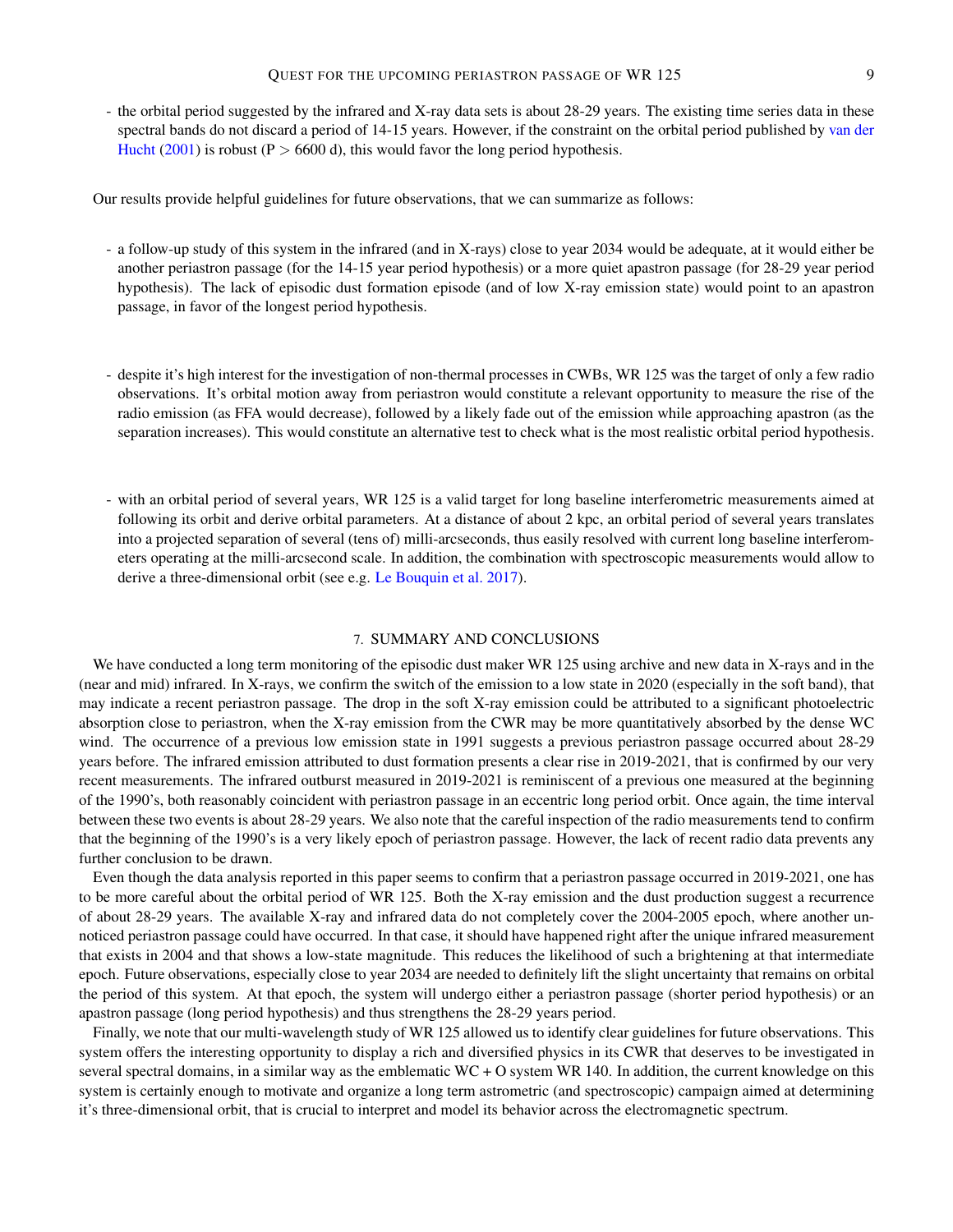## ACKNOWLEDGMENTS

This work has used the data from the Soft X-ray Telescope (SXT) developed at TIFR, Mumbai, and the SXT POC at TIFR is thanked for verifying and releasing the data via the ISSDC data archive and providing the necessary software tools. These results are also based on the observations obtained with *XMM*−*Newton*, an ESA science mission with instruments and contributions directly funded by ESA Member States and NASA. We acknowledge the use of public data from the *Swift* data archive. We also thank the staff at the 3.6 m DOT, Devasthal (ARIES), for their co-operation during TIRCAM2 observations. This publication also makes use of data products from the Near-Earth Object Wide-field Infrared Survey Explorer (NEOWISE), which is a joint project of the Jet Propulsion Laboratory/California Institute of Technology and the University of Arizona. NEOWISE is funded by the National Aeronautics and Space Administration.

# **REFERENCES**

- <span id="page-9-14"></span>Abbott, D. C., Beiging, J. H., Churchwell, E., & Torres, A. V. 1986, ApJ, 303, 239, doi: [10.1086/164070](http://doi.org/10.1086/164070)
- <span id="page-9-2"></span>Allen, D. A., Swings, J. P., & Harvey, P. M. 1972, A&A, 20, 333
- <span id="page-9-22"></span>Anders, E., & Grevesse, N. 1989, GeoCoA, 53, 197,

doi: [10.1016/0016-7037\(89\)90286-X](http://doi.org/10.1016/0016-7037(89)90286-X)

- <span id="page-9-19"></span>Arnaud, K. A. 1996, in Astronomical Society of the Pacific Conference Series, Vol. 101, Astronomical Data Analysis Software and Systems V, ed. G. H. Jacoby & J. Barnes, 17
- <span id="page-9-31"></span>Arora, B., & Pandey, J. C. 2020, ApJ, 891, 104, doi: [10.3847/1538-4357/ab7337](http://doi.org/10.3847/1538-4357/ab7337)
- <span id="page-9-21"></span>Arora, B., Pandey, J. C., & De Becker, M. 2019, MNRAS, 487, 2624, doi: [10.1093/mnras/stz1447](http://doi.org/10.1093/mnras/stz1447)
- <span id="page-9-24"></span>Baug, T., Ojha, D. K., Ghosh, S. K., et al. 2018, Journal of Astronomical Instrumentation, 7, 1850003, doi: [10.1142/S2251171718500034](http://doi.org/10.1142/S2251171718500034)
- <span id="page-9-33"></span>Benaglia, P., De Becker, M., Ishwara-Chandra, C. H., Intema, H. T., & Isequilla, N. L. 2020, PASA, 37, e030, doi: [10.1017/pasa.2020.21](http://doi.org/10.1017/pasa.2020.21)
- <span id="page-9-29"></span>Benjamin, R. A., Churchwell, E., Babler, B. L., et al. 2003, PASP, 115, 953, doi: [10.1086/376696](http://doi.org/10.1086/376696)
- <span id="page-9-17"></span>Burrows, D. N., Hill, J. E., Nousek, J. A., et al. 2005, SSRv, 120, 165, doi: [10.1007/s11214-005-5097-2](http://doi.org/10.1007/s11214-005-5097-2)
- <span id="page-9-15"></span>Cappa, C., Goss, W. M., & van der Hucht, K. A. 2004, AJ, 127, 2885, doi: [10.1086/383286](http://doi.org/10.1086/383286)
- <span id="page-9-3"></span>Cherepashchuk, A. M. 1976, Soviet Astronomy Letters, 2, 138
- <span id="page-9-30"></span>Churchwell, E., Babler, B. L., Meade, M. R., et al. 2009, PASP, 121, 213, doi: [10.1086/597811](http://doi.org/10.1086/597811)
- <span id="page-9-0"></span>Crowther, P. A. 2007, ARA&A, 45, 177, doi: [10.1146/annurev.astro.45.051806.110615](http://doi.org/10.1146/annurev.astro.45.051806.110615)
- <span id="page-9-20"></span>De Becker, M. 2015, MNRAS, 451, 1070, doi: [10.1093/mnras/stv1034](http://doi.org/10.1093/mnras/stv1034)
- <span id="page-9-8"></span>De Becker, M., Benaglia, P., Romero, G. E., & Peri, C. S. 2017, A&A, 600, A47, doi: [10.1051/0004-6361/201629110](http://doi.org/10.1051/0004-6361/201629110)
- <span id="page-9-32"></span>De Becker, M., Isequilla, N. L., & Benaglia, P. 2019, A&A, 623, A163, doi: [10.1051/0004-6361/201834493](http://doi.org/10.1051/0004-6361/201834493)
- <span id="page-9-7"></span>De Becker, M., & Raucq, F. 2013, A&A, 558, A28, doi: [10.1051/0004-6361/201322074](http://doi.org/10.1051/0004-6361/201322074)
- <span id="page-9-9"></span>Dougherty, S. M., Beasley, A. J., Claussen, M. J., Zauderer, B. A., & Bolingbroke, N. J. 2005, ApJ, 623, 447, doi: [10.1086/428494](http://doi.org/10.1086/428494)
- <span id="page-9-1"></span>Gräfener, G., & Hamann, W. R. 2005, A&A, 432, 633, doi: [10.1051/0004-6361:20041732](http://doi.org/10.1051/0004-6361:20041732)
- <span id="page-9-18"></span>Jansen, F., Lumb, D., Altieri, B., et al. 2001, A&A, 365, L1, doi: [10.1051/0004-6361:20000036](http://doi.org/10.1051/0004-6361:20000036)
- <span id="page-9-25"></span>Kumar, B., Omar, A., Maheswar, G., et al. 2018, Bulletin de la Societe Royale des Sciences de Liege, 87, 29
- <span id="page-9-34"></span>Le Bouquin, J. B., Sana, H., Gosset, E., et al. 2017, A&A, 601, A34, doi: [10.1051/0004-6361/201629260](http://doi.org/10.1051/0004-6361/201629260)
- <span id="page-9-27"></span>Mainzer, A., Bauer, J., Grav, T., et al. 2011, ApJ, 731, 53, doi: [10.1088/0004-637X/731/1/53](http://doi.org/10.1088/0004-637X/731/1/53)
- <span id="page-9-28"></span>Mainzer, A., Bauer, J., Cutri, R. M., et al. 2014, ApJ, 792, 30, doi: [10.1088/0004-637X/792/1/30](http://doi.org/10.1088/0004-637X/792/1/30)
- <span id="page-9-10"></span>Marcote, B., Callingham, J. R., De Becker, M., et al. 2021, MNRAS, 501, 2478, doi: [10.1093/mnras/staa3863](http://doi.org/10.1093/mnras/staa3863)
- <span id="page-9-13"></span>Midooka, T., Sugawara, Y., & Ebisawa, K. 2019, MNRAS, 484, 2229, doi: [10.1093/mnras/sty3488](http://doi.org/10.1093/mnras/sty3488)
- <span id="page-9-23"></span>Naik, M. B., Ojha, D. K., Ghosh, S. K., et al. 2012, Bulletin of the Astronomical Society of India, 40, 531. <https://arxiv.org/abs/1211.5542>
- <span id="page-9-6"></span>Panagia, N., & Felli, M. 1975, A&A, 39, 1
- <span id="page-9-5"></span>Pittard, J. M., & Parkin, E. R. 2010, MNRAS, 403, 1657, doi: [10.1111/j.1365-2966.2010.15776.x](http://doi.org/10.1111/j.1365-2966.2010.15776.x)
- <span id="page-9-11"></span>Pollock, A. M. T. 1987, ApJ, 320, 283, doi: [10.1086/165539](http://doi.org/10.1086/165539)
- <span id="page-9-12"></span>Pollock, A. M. T., Haberl, F., & Corcoran, M. F. 1995, in IAU Symposium, Vol. 163, Wolf-Rayet Stars: Binaries; Colliding Winds; Evolution, ed. K. A. van der Hucht & P. M. Williams, 512
- <span id="page-9-4"></span>Prilutskii, O. F., & Usov, V. V. 1976, Soviet Ast., 20, 2
- <span id="page-9-26"></span>Sharma, S., Ghosh, A., Ojha, D. K., et al. 2020, MNRAS, 498, 2309, doi: [10.1093/mnras/staa2412](http://doi.org/10.1093/mnras/staa2412)
- <span id="page-9-16"></span>Singh, K. P., Tandon, S. N., Agrawal, P. C., et al. 2014, in Society of Photo-Optical Instrumentation Engineers (SPIE) Conference Series, Vol. 9144, Space Telescopes and Instrumentation 2014: Ultraviolet to Gamma Ray, ed. T. Takahashi, J.-W. A. den Herder, & M. Bautz, 91441S, doi: [10.1117/12.2062667](http://doi.org/10.1117/12.2062667)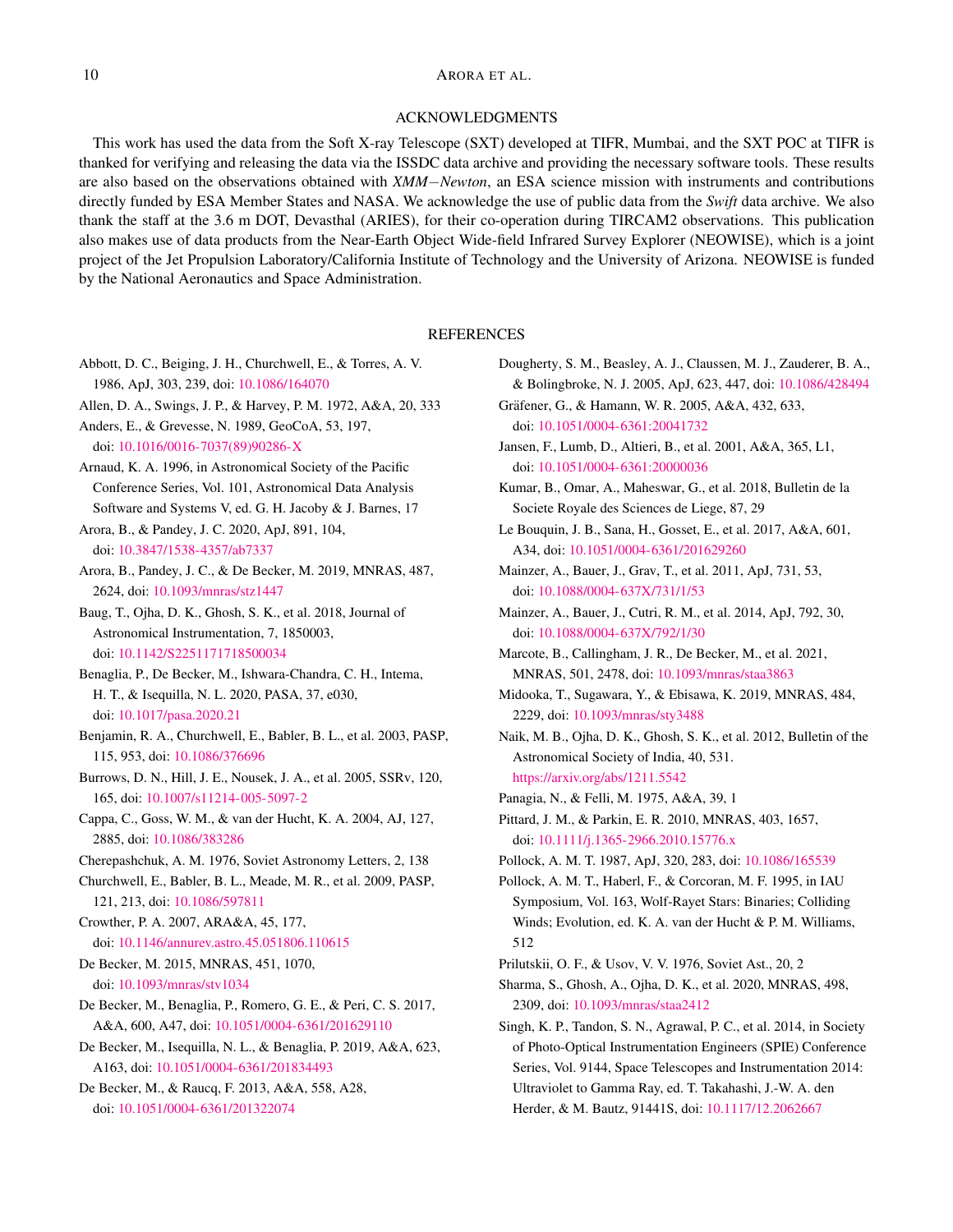- <span id="page-10-11"></span>Singh, K. P., Stewart, G. C., Westergaard, N. J., et al. 2017, Journal of Astrophysics and Astronomy, 38, 29, doi: [10.1007/s12036-017-9448-7](http://doi.org/10.1007/s12036-017-9448-7)
- <span id="page-10-12"></span>Smith, R. K., Brickhouse, N. S., Liedahl, D. A., & Raymond, J. C. 2001, ApJ, 556, L91, doi: [10.1086/322992](http://doi.org/10.1086/322992)
- <span id="page-10-3"></span>Stevens, I. R., Blondin, J. M., & Pollock, A. M. T. 1992, ApJ, 386, 265, doi: [10.1086/171013](http://doi.org/10.1086/171013)
- <span id="page-10-5"></span>van der Hucht, K. A. 2001, NewAR, 45, 135, doi: [10.1016/S1387-6473\(00\)00112-3](http://doi.org/10.1016/S1387-6473(00)00112-3)
- <span id="page-10-13"></span>Vuong, M. H., Montmerle, T., Grosso, N., et al. 2003, A&A, 408, 581, doi: [10.1051/0004-6361:20030942](http://doi.org/10.1051/0004-6361:20030942)
- <span id="page-10-10"></span>Werner, M., Reimer, O., Reimer, A., & Egberts, K. 2013, A&A, 555, A102, doi: [10.1051/0004-6361/201220502](http://doi.org/10.1051/0004-6361/201220502)
- <span id="page-10-0"></span>Williams, P. M. 1995, in Wolf-Rayet Stars: Binaries; Colliding Winds; Evolution, ed. K. A. van der Hucht & P. M. Williams, Vol. 163, 335
- <span id="page-10-1"></span>Williams, P. M. 2008, in Revista Mexicana de Astronomia y Astrofisica Conference Series, Vol. 33, Revista Mexicana de Astronomia y Astrofisica Conference Series, 71–76

<span id="page-10-8"></span>Williams, P. M. 2014, MNRAS, 445, 1253, doi: [10.1093/mnras/stu1779](http://doi.org/10.1093/mnras/stu1779)

- <span id="page-10-9"></span>—. 2019, MNRAS, 488, 1282, doi: [10.1093/mnras/stz1784](http://doi.org/10.1093/mnras/stz1784)
- <span id="page-10-6"></span>Williams, P. M., van der Hucht, K. A., Bouchet, P., et al. 1992, MNRAS, 258, 461, doi: [10.1093/mnras/258.3.461](http://doi.org/10.1093/mnras/258.3.461)
- <span id="page-10-7"></span>Williams, P. M., van der Hucht, K. A., Kidger, M. R., Geballe, T. R., & Bouchet, P. 1994, MNRAS, 266, 247, doi: [10.1093/mnras/266.1.247](http://doi.org/10.1093/mnras/266.1.247)
- <span id="page-10-2"></span>Williams, P. M., van der Hucht, K. A., Pollock, A. M. T., et al. 1990, MNRAS, 243, 662
- <span id="page-10-4"></span>Wright, A. E., & Barlow, M. J. 1975, MNRAS, 170, 41, doi: [10.1093/mnras/170.1.41](http://doi.org/10.1093/mnras/170.1.41)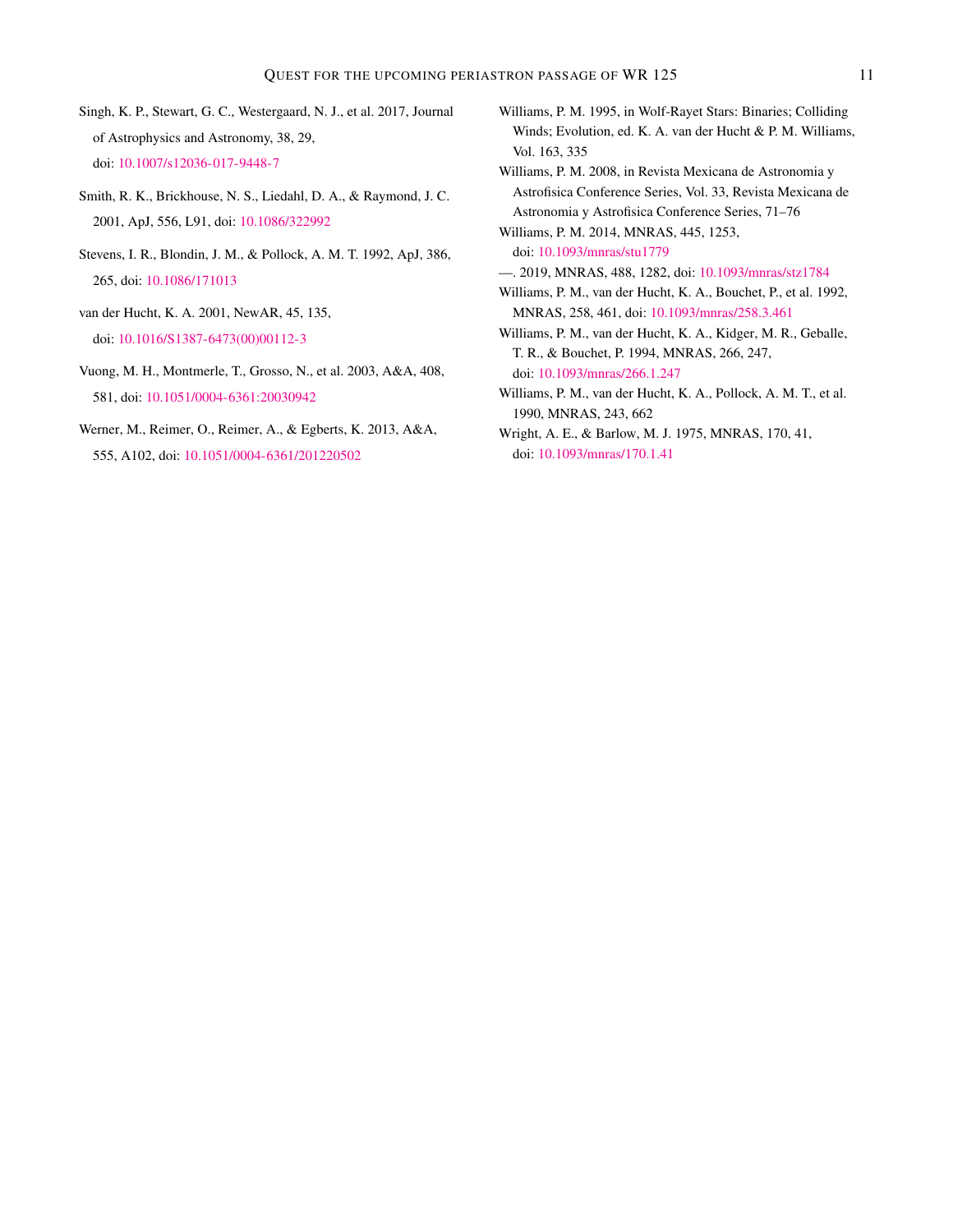<span id="page-11-0"></span>Table 1. Log of X-ray observations of WR 125

| Satellite/      | Obs. ID     | Obs. Date  | Start time | Effective | Avg. Count rate        | Offset            |
|-----------------|-------------|------------|------------|-----------|------------------------|-------------------|
| Detector        |             |            | [UT]       | Exp. (s)  | $(10^{-2} \text{cps})$ | $^{\prime\prime}$ |
| Swift/XRT       | 00034826001 | 2016-11-28 | 01:50:58   | 4799      | $2.03 + 0.24$          | 3.595             |
| Swift/XRT       | 00034826002 | 2016-12-17 | 13:26:57   | 4747      | $1.91 \pm 0.21$        | 3.845             |
| Swift/XRT       | 00034826003 | 2017-03-16 | 06:18:57   | 2292      | $1.94 \pm 0.32$        | 1.034             |
| XMM-Newton/EPIC | 0794581101  | 2017-05-11 | 08:25:51   | 1307      | $24.79 \pm 2.60$       | 0.004             |
| AstroSat/SXT    | 9000002152  | 2018-06-11 | 05:58:14   | 14814     | < 2.28                 | 0.00              |
| AstroSat/SXT    | 9000002816  | 2019-03-24 | 11:46:34   | 22550     | < 1.56                 | 0.00              |
| Swift/XRT       | 00034826004 | 2019-07-28 | 05:00:35   | 4377      | $0.77 \pm 0.16$        | 4.047             |
| Swift/XRT       | 00034826005 | 2019-09-29 | 06:36:35   | 4300      | $0.64 \pm 0.14$        | 1.791             |
| XMM-Newton/EPIC | 0853980101  | 2019-10-23 | 07:09:02   | 11518     | $9.92 \pm 0.39$        | 0.004             |
| Swift/XRT       | 00034826007 | 2019-11-27 | 10:43:35   | 4607      | $0.59 \pm 0.13$        | 1.193             |
| Swift/XRT       | 00034826008 | 2020-02-16 | 01:18:35   | 4332      | $0.29 \pm 0.09$        | 1.450             |
| Swift/XRT       | 00034826009 | 2020-04-09 | 08:52:36   | 4475      | $0.82 \pm 0.15$        | 1.974             |
| Swift/XRT       | 00034826010 | 2020-06-04 | 00:08:36   | 3453      | $0.46 \pm 0.12$        | 2.461             |
| Swift/XRT       | 00034826011 | 2020-06-09 | 08:57:36   | 1448      | $0.13 \pm 0.10$        | 1.492             |
| Swift/XRT       | 00034826012 | 2020-07-30 | 01:00:18   | 2397      | $0.33 \pm 0.15$        | 3.936             |
| Swift/XRT       | 00034826013 | 2020-08-05 | 01:45:35   | 2502      | $0.46 \pm 0.19$        | 4.076             |
| Swift/XRT       | 00034826014 | 2020-09-30 | 02:37:34   | 3603      | $0.62 \pm 0.16$        | 3.032             |
| Swift/XRT       | 00034826015 | 2020-10-05 | 11:54:35   | 1161      | $0.82 \pm 0.28$        | 3.877             |
| Swift/XRT       | 00034826016 | 2020-11-25 | 00:13:34   | 4807      | $0.35 \pm 0.09$        | 3.877             |

NOTE—(i) The effective exposure and average count rate of *XMM-Newton* is that of the EPIC-pn detector. (ii) The average count rate has been corrected for background contamination.

(iii) *AstroSat* count rates are measured in the 0.5−7.0 keV energy range. However, both *Swift* and *XMM-Newton* count rates are measured in the 0.3−10.0 keV energy band.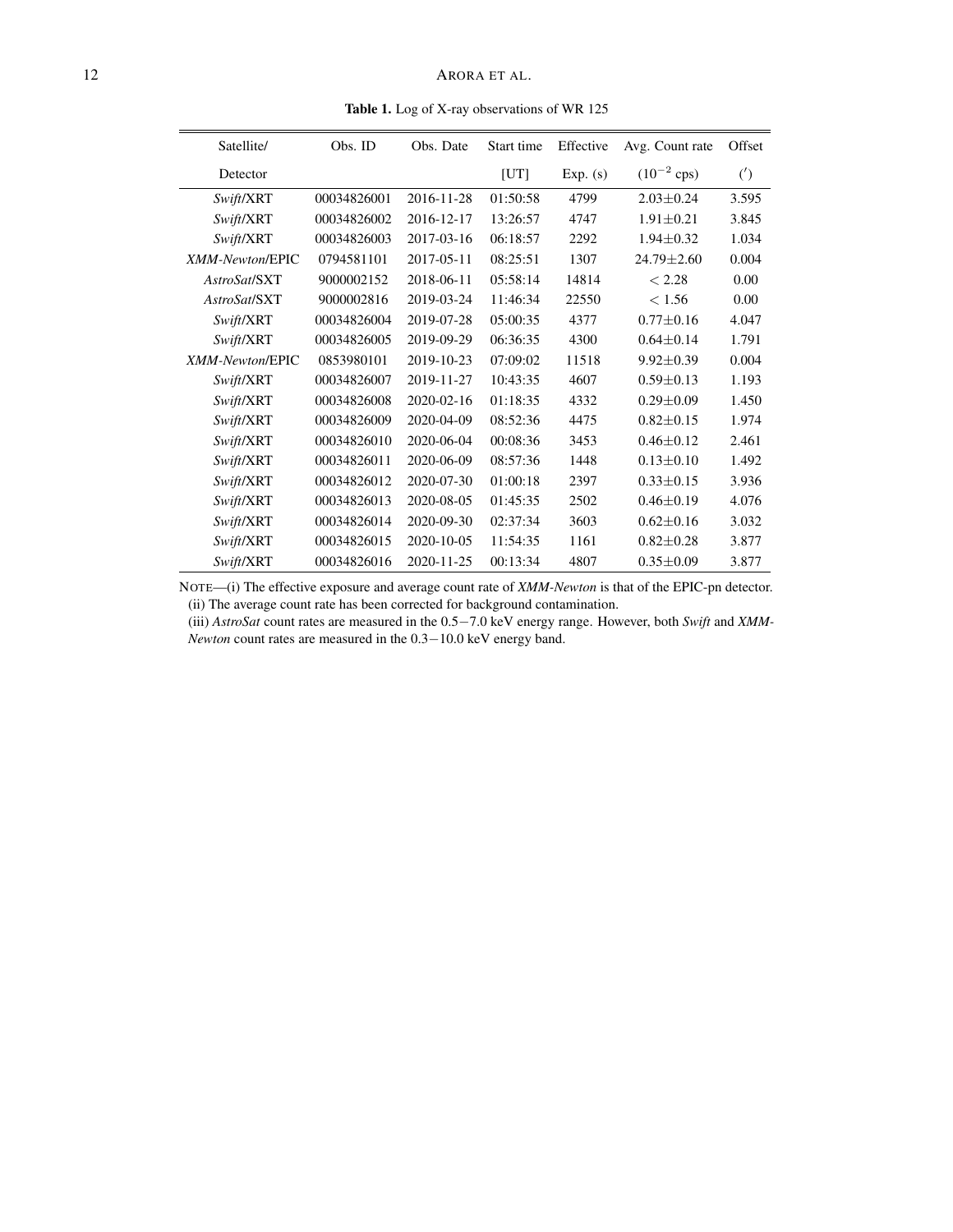Table 2. Best-fit parameters obtained from joint fitting of *XMM-Newton*−EPIC spectra of WR 125 using the model PHABS\*PHABS(APEC+APEC) between 0.5 and 10.0 keV. Observed fluxes ( $F^{obs}$ ) and fluxes corrected for ISM absorption ( $F^{ism}$ ) are also specified for three bands: 0.5–10.0 keV (B), 0.5–2.0 keV (S) and 2.0–10.0 keV (H).

| Parameter                                                        | XMM1 <sup>a</sup>                         | $XMM2^b$                              |
|------------------------------------------------------------------|-------------------------------------------|---------------------------------------|
|                                                                  | (Model 1a)                                | (Model 1b)                            |
| $N_H^{ism}$ (10 <sup>22</sup> cm <sup>-2</sup> )                 | $0.94^{\dagger}$                          | $0.94^{\dagger}$                      |
| $N_H^{local}$ (10 <sup>22</sup> cm <sup>-2</sup> )               | $0.68^{+0.12}_{-0.12}$                    | $2.35_{-0.59}^{1.56}$                 |
| $kT_1$ (keV)                                                     | $0.96^{+0.11}_{-0.12}$                    | $0.11_{-0.04}^{+0.08}$                |
| <i>norm</i> <sub>1</sub> (cm <sup>-5</sup> )                     | $1.22^{+0.39}_{-0.35} \times 10^{-3}$     | ${}_{<}3.0{}$                         |
| $kT_2$ (keV)                                                     | $3.63^{+3.10}_{-0.79}$                    | $2.55^{+0.50}_{-0.37}$                |
| <i>norm</i> <sub>2</sub> $(10^{-3}$ cm <sup>-5</sup> )           | $0.76^{+0.22}_{-0.27}$ $\times$ $10^{-3}$ | $1.09_{-0.22}^{+0.30} \times 10^{-3}$ |
| $\chi^2_{\nu}$ (dof)                                             | 0.99(125)                                 | 1.42(119)                             |
| $F_R^{obs}$ (10 <sup>12</sup> cm <sup>-2</sup> s <sup>-1</sup> ) | $0.95^{+0.05}_{-0.11}$                    | $0.53^{+0.02}_{-0.05}$                |
| $F_S^{obs}$ (10 <sup>12</sup> cm <sup>-2</sup> s <sup>-1</sup> ) | $0.21^{+0.01}_{-0.01}$                    | $0.03^{+0.01}_{-0.01}$                |
| $F_H^{obs}$ (10 <sup>12</sup> cm <sup>-2</sup> s <sup>-1</sup> ) | $0.74^{+0.05}_{-0.13}$                    | $0.50^{+0.02}_{-0.04}$                |
| $F_B^{ism}$ (10 <sup>12</sup> cm <sup>-2</sup> s <sup>-1</sup> ) | $1.55^{+0.12}_{-0.07}$                    | $0.64^{+0.07}_{-0.04}$                |
| $F_S^{ism}$ (10 <sup>12</sup> cm <sup>-2</sup> s <sup>-1</sup> ) | $0.74^{+0.07}_{-0.07}$                    | $0.09_{-0.01}^{+0.02}$                |
| $F_H^{ism}$ (10 <sup>12</sup> cm <sup>-2</sup> s <sup>-1</sup> ) | $0.84^{+0.07}_{-0.07}$                    | $0.55^{+0.03}_{-0.03}$                |

NOTE—(a) XMM1: ID−0794581101 (b) XMM2: ID−0853980101 †Reference: [Midooka et al.](#page-9-13) [\(2019\)](#page-9-13)

Here,  $N_H^{ism}$  and  $N_H^{local}$  refer to the galactic and circumstellar Hcolumn density.  $kT_1$  and  $kT_2$  represent the temperatures of the two components of the plasma model.  $\chi^2_{\nu}$  is the reduced  $\chi^2$  and *dof* is the number of degrees of freedom. Errors quoted on different parameters refer to the 90% confidence level.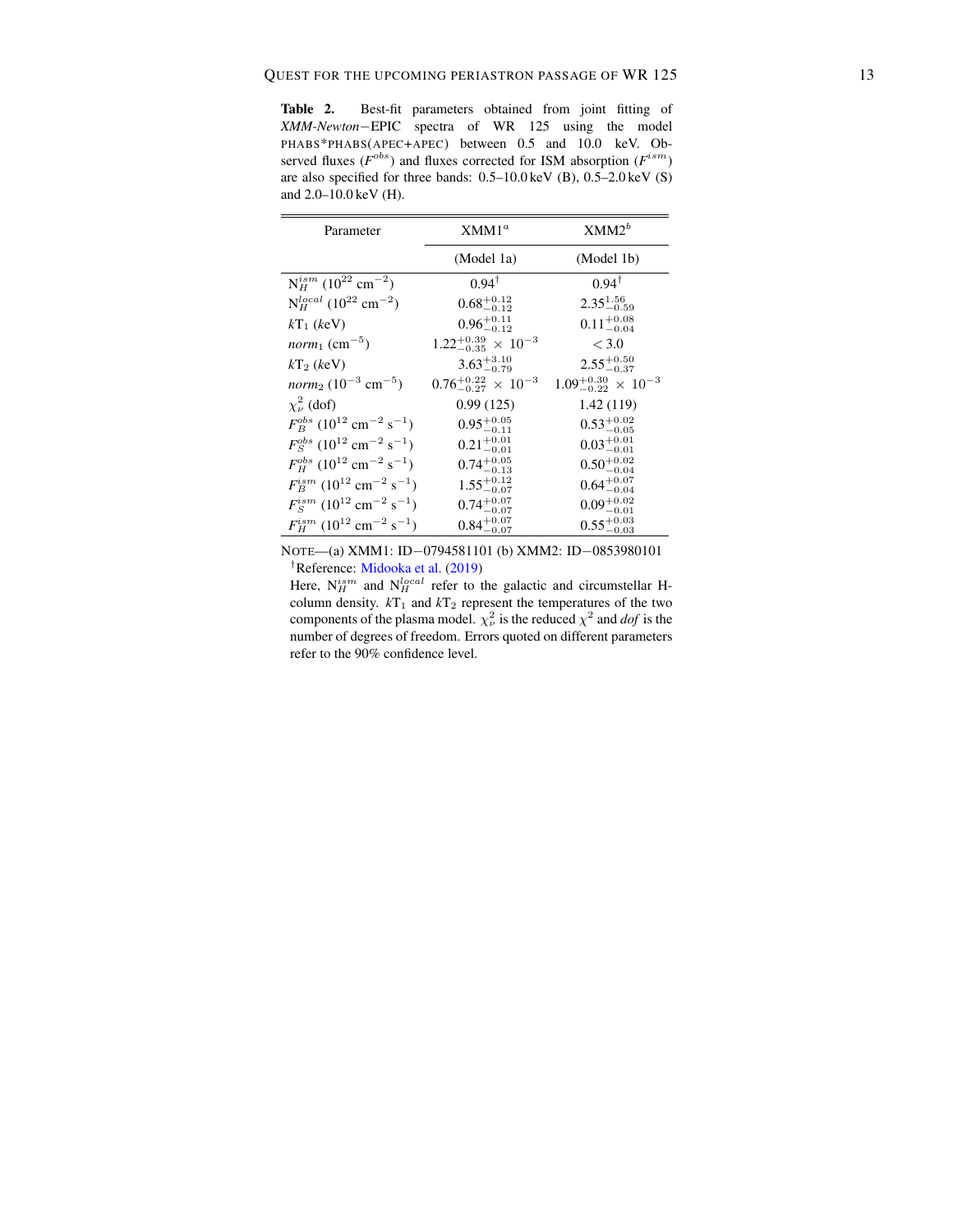| Parameter                                                          | XMM1 <sup>a</sup>                         | $XMM2^b$                           |
|--------------------------------------------------------------------|-------------------------------------------|------------------------------------|
|                                                                    | (Model 2a)                                | (Model 2b)                         |
| $N_H^{ism}$ (10 <sup>22</sup> cm <sup>-2</sup> )                   | $0.94^{\dagger}$                          | $0.94^{\dagger}$                   |
| $N_H^{local}$ (10 <sup>22</sup> cm <sup>-2</sup> )                 | $0.20^{+0.14}_{-0.16}$                    | $1.40^{+0.29}_{-0.32}$             |
| $kT$ (keV)                                                         | $2.47^{+0.47}_{-0.18}$                    | $3.26^{+0.82}_{-0.41}$             |
| <i>norm</i> ( $cm^{-5}$ )                                          | $1.30^{+0.15}_{-0.16}$ $\times$ $10^{-3}$ | $0.78^{+0.12}_{-0.13}$ × $10^{-3}$ |
| $\chi^2_{\nu}$ (dof)                                               | 1.36(127)                                 | 1.52(121)                          |
| $F_R^{obs}$ (10 <sup>12</sup> cm <sup>-2</sup> s <sup>-1</sup> )   | $0.92^{+0.06}_{-0.05}$                    | $0.55^{+0.02}_{-0.04}$             |
| $F_S^{obs}$ (10 <sup>12</sup> cm <sup>-2</sup> s <sup>-1</sup> )   | $0.19^{+0.01}_{-0.01}$                    | $0.03^{+0.01}_{-0.01}$             |
| $F_{H}^{obs}$ (10 <sup>12</sup> cm <sup>-2</sup> s <sup>-1</sup> ) | $0.73^{+0.04}_{-0.05}$                    | $0.51^{+0.03}_{-0.04}$             |
| $F_B^{ism}$ (10 <sup>12</sup> cm <sup>-2</sup> s <sup>-1</sup> )   | $1.49^{+0.05}_{-0.10}$                    | $0.64^{+0.04}_{-0.03}$             |
| $F_S^{ism}$ (10 <sup>12</sup> cm <sup>-2</sup> s <sup>-1</sup> )   | $0.67^{+0.14}_{-0.08}$                    | $0.08^{+0.02}_{-0.01}$             |
| $F_H^{ism}$ (10 <sup>12</sup> cm <sup>-2</sup> s <sup>-1</sup> )   | $0.83^{+0.06}_{-0.06}$                    | $0.56_{-0.03}^{+0.04}$             |

Table 3. Best-fit parameters obtained from joint fitting of *XMM-Newton*−EPIC spectra of WR 125 using the model PHABS\*PHABS\*APEC between 0.5 and 10.0 keV.

NOTE—(a) XMM1: ID−0794581101 (b) XMM2: ID−0853980101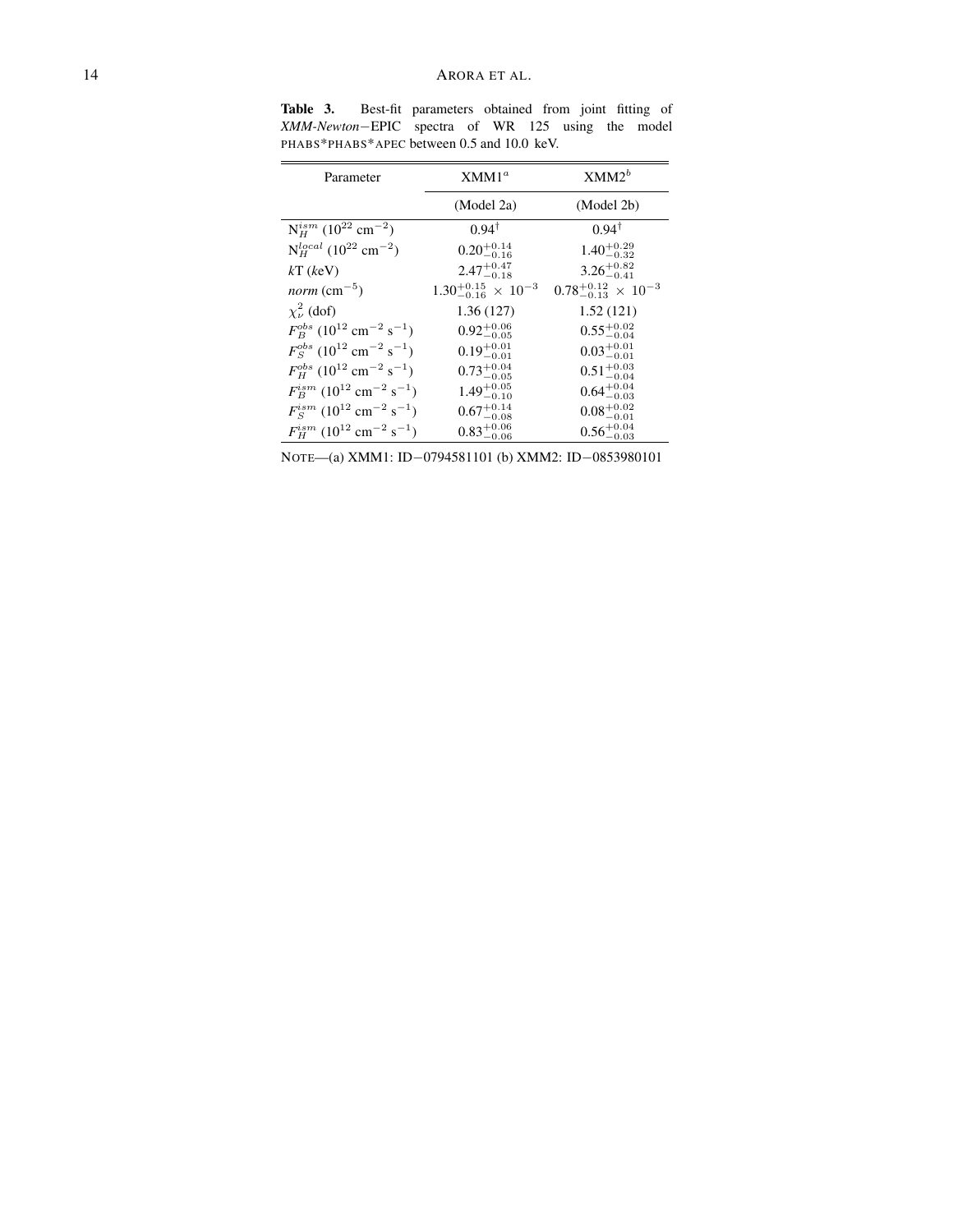| i                                                                       |
|-------------------------------------------------------------------------|
| l                                                                       |
|                                                                         |
|                                                                         |
| ֚֚֚֬                                                                    |
|                                                                         |
|                                                                         |
|                                                                         |
|                                                                         |
| I                                                                       |
|                                                                         |
|                                                                         |
|                                                                         |
|                                                                         |
|                                                                         |
| ī<br>l                                                                  |
| ֖֖֖֖֖֖֖֖֖֧ׅ֪ׅ֪֪ׅ֖֧ׅ֪ׅ֖֧֪ׅ֪֪֪֪ׅ֖֧֚֚֚֚֚֚֚֚֚֚֚֚֚֚֚֚֚֚֚֚֚֚֚֚֬֝֝֝֝<br>ł<br>l |

 $\parallel$ 

| Satellite/                          | Obs. $ID/$                                                                                                                                                                                                                      | Fitting                     | norm                                                                                                                                               | norm <sub>2</sub>      | $\chi^2_\nu(dof)$ | $F^{obs}_B$                       | $F_S^{obs}$               | $F_H^{obs}$                                 | $F^{ism}_B$                       | $F_S^{ism}$            | $F_H^{ism}$            |
|-------------------------------------|---------------------------------------------------------------------------------------------------------------------------------------------------------------------------------------------------------------------------------|-----------------------------|----------------------------------------------------------------------------------------------------------------------------------------------------|------------------------|-------------------|-----------------------------------|---------------------------|---------------------------------------------|-----------------------------------|------------------------|------------------------|
| Detector                            | Sequence No.                                                                                                                                                                                                                    | $\vec{e}$<br>Йo             | $(10^{-3}$                                                                                                                                         | $\rm{cm^{-5}}$         |                   |                                   |                           | ${\rm erg}\ {\rm cm}^{-2}$<br>$(10^{-12}$ . | $s^{-1}$                          |                        |                        |
| Einstein/IPC                        | $8680^\dagger$                                                                                                                                                                                                                  | ିଧ                          |                                                                                                                                                    |                        |                   | $0.69^{+0.16}_{-0.16}$            | $0.15^{+0.04}_{-0.04}$    | $0.54^{+0.12}_{-0.12}$                      | $1.44^{+0.33}_{-0.33}$            | $0.81^{+0.19}_{-0.19}$ | $0.63^{+0.15}_{-0.15}$ |
| ROSAT/PSPC                          | RP170260N00                                                                                                                                                                                                                     | $\mathbb{S}^{\mathsf{a}}$   |                                                                                                                                                    |                        |                   | ${}< 0.32$                        | < 0.07                    | < 0.25                                      | < 0.67                            | $< 0.38$               | < 0.29                 |
| Swift/XRT                           | 00034826001                                                                                                                                                                                                                     | $\overline{a}$              | $1.58^{+0.59}_{-0.55}$                                                                                                                             | $0.82^{+0.41}_{-0.35}$ | 0.90(85)          | $1.11^{+0.19}_{-0.17}$            | $0.27^{+0.04}_{-0.05}$    | $0.85^{+0.15}_{-0.13}$                      | $.91^{+0.33}_{-0.29}$             | $0.95^{+0.16}_{-0.15}$ | $0.96^{+0.17}_{-0.15}$ |
| $\textit{Swift}/\textit{XRT}$       | 00034826002                                                                                                                                                                                                                     | $\Xi$                       | $1.57^{+0.73}_{-0.68}$                                                                                                                             | $0.77^{+0.56}_{-0.49}$ | 0.84(73)          | $1.07^{+0.20}_{-0.18}$            | $0.26^{+0.04}_{-0.05}$    | $0.81^{+0.15}_{-0.13}$                      | $1.85^{+0.35}_{-0.31}$            | $0.93^{+0.17}_{-0.16}$ | $0.92^{+0.17}_{-0.15}$ |
| $\textit{SWff}/\textit{XRT}$        | 00034826003                                                                                                                                                                                                                     | $\overline{a}$              | $1.16^{+0.91}_{-0.82}$                                                                                                                             | $0.85^{+0.73}_{-0.58}$ | 0.91(34)          | $1.04^{+0.29}_{-0.25}$            | $0.22_{-0.06}^{+0.05}$    | $0.82^{+0.23}_{-0.19}$                      | $1.67^{+0.48}_{-0.40}$            | $0.76^{+0.22}_{-0.18}$ | $0.92_{-0.22}^{+0.26}$ |
| A <i>strosat</i> / <i>S</i> XT      | 90000002152 <sup>†</sup>                                                                                                                                                                                                        | $\mathbb{C}^{\mathfrak{a}}$ |                                                                                                                                                    |                        |                   | < 1.12                            | < 0.25                    | < 0.88                                      | < 2.33                            | < 1.30                 | < 1.02                 |
| A <i>strosat</i> /SXT               | 9000002816                                                                                                                                                                                                                      | $\mathbb{C}^{\mathfrak{a}}$ |                                                                                                                                                    |                        |                   | $< 0.77$                          | $< 0.17$                  | $< 0.59$                                    | $<1.59$                           | < 0.89                 | $< 0.69$               |
| $Sw\!/\!\!/$ XRT                    | 00034826004                                                                                                                                                                                                                     |                             | $< 14.92 \times 10^{3}$                                                                                                                            | $1.31_{-0.38}^{+0.46}$ | 1.04(25)          | $0.67^{+0.22}_{-0.18}$            | $0.05^{+0.01}_{-0.02}$    | $0.62_{-0.17}^{+0.20}$                      | $0.81^{+0.27}_{-0.22}$            | $0.14^{+0.05}_{-0.04}$ | $0.68^{+0.22}_{-0.18}$ |
| $Sw\!/\!\!/$ XRT                    | 00034826005                                                                                                                                                                                                                     |                             | $< 5.18 \times 10^{3}$                                                                                                                             | $1.04^{+0.49}_{-0.38}$ | 0.80(15)          | $0.52_{-0.18}^{+0.24}$            | $0.03_{-0.01}^{+0.01}$    | $0.49^{+0.22}_{-0.17}$                      | $0.59^{+0.27}_{-0.21}$            | $0.06^{+0.03}_{-0.02}$ | $0.53_{-0.19}^{+0.24}$ |
| $Sw\bar{t}f/XRT$                    | 00034826007                                                                                                                                                                                                                     |                             | $< 6.61 \times 10^{3}$                                                                                                                             | $0.82^{+0.39}_{-0.30}$ | 0.23(17)          | $0.41^{+0.18}_{-0.18}$<br>$-0.14$ | $0.03^{+0.01}_{-0.01}$    | $0.38^{+0.17}_{-0.13}$                      | $-0.17$<br>$0.49^{+0.22}_{-0.72}$ | $0.07^{+0.03}_{-0.03}$ | $0.42_{-0.14}^{+0.18}$ |
| Swift/XRT                           | 00034826008                                                                                                                                                                                                                     |                             | $< 5.36 \times 10^{3}$                                                                                                                             | $0.62_{-0.30}^{+0.39}$ | 0.68(07)          | $0.29^{+0.20}_{-0.14}$            | $0.02^{+0.01}_{-0.01}$    | $0.28^{+0.19}_{-0.13}$                      | $0.34^{+0.23}_{-0.16}$            | $0.03^{+0.02}_{-0.01}$ | $0.31^{+0.21}_{-0.15}$ |
| $Sw\!/\!\!/K\!\!N\!T$               | 00034826009                                                                                                                                                                                                                     |                             | $<2.03\times10^{3}$                                                                                                                                | $1.41_{-0.39}^{+0.47}$ | 1.85(23)          | $0.69^{+0.23}_{-0.19}$            | $0.04^{+0.01}_{-0.01}$    | $0.66^{+0.22}_{-0.18}$                      | $0.79^{+0.27}_{-0.22}$            | $0.07^{+0.02}_{-0.02}$ | $0.72_{-0.19}^{+0.24}$ |
| $Sw\hat{t}f/XRT$                    | 00034826010                                                                                                                                                                                                                     |                             | $< 6.37 \times 10^{3}$                                                                                                                             | $0.75^{+0.55}_{-0.37}$ | 0.59(07)          | $0.37^{+0.25}_{-0.17}$            | $0.03_{-0.02}^{+0.01}$    | $0.35^{+0.23}_{-0.16}$                      | $0.44^{+0.29}_{-0.20}$            | $0.05^{+0.04}_{-0.03}$ | $0.39^{+0.25}_{-0.18}$ |
| $Sw\!/\!\!/$ XRT                    | 110034826011                                                                                                                                                                                                                    | ನ                           |                                                                                                                                                    |                        |                   | $0.08^{+0.06}_{-0.06}$            | $0.007^{+0.005}_{-0.005}$ | $0.08^{+0.06}_{-0.06}$                      | $0.19^{+0.15}_{-0.15}$            | $0.0^{+0.0}_{-0.0}$    | $0.10^{+0.08}_{-0.08}$ |
| $Sw\!/\!\!/ K\!N$                   | 00034826012 <sup>†</sup>                                                                                                                                                                                                        | ನ                           |                                                                                                                                                    |                        |                   | $0.21_{-0.09}^{+0.09}$            | $0.02^{+0.01}_{-0.01}$    | $0.19^{+0.09}_{-0.09}$                      | $0.49^{+0.22}_{-0.22}$            | $0.24^{+0.11}_{-0.11}$ | $0.25^{+0.11}_{-0.11}$ |
| $Sw\ddot{\eta}t/XRT$                | 00034826013                                                                                                                                                                                                                     |                             | $< 8.76 \times 10^{3}$                                                                                                                             | $0.64^{+0.45}_{-0.33}$ | $(90)$ $(6)$      | $0.32_{-0.15}^{+0.23}$            | $0.02^{+0.01}_{-0.01}$    | $0.30^{+0.21}_{-0.15}$                      | $0.36^{+0.26}_{-0.17}$            | $0.03_{-0.02}^{+0.02}$ | $0.33_{-0.16}^{+0.23}$ |
| Swift/XRT                           | 00034826014                                                                                                                                                                                                                     | ನ                           |                                                                                                                                                    |                        |                   | $0.39^{+0.10}_{-0.10}$            | $0.03_{-0.01}^{+0.01}$    | $0.36^{+0.09}_{-0.09}$                      | $0.92_{-0.24}^{+0.24}$            | $0.46^{+0.12}_{-0.12}$ | $0.47^{+0.12}_{-0.12}$ |
| $\frac{\partial W}{\partial t}$ XRT | 00034826015 <sup>†</sup>                                                                                                                                                                                                        | ನೆ                          |                                                                                                                                                    |                        |                   | $0.53^{+0.18}_{-0.18}$            | $0.05^{+0.02}_{-0.02}$    | $0.48^{+0.16}_{-0.16}$                      | $1.23^{+0.42}_{-0.42}$            | $0.61_{-0.21}^{+0.21}$ | $0.62_{-0.21}^{+0.21}$ |
| $\frac{Sw\hat{t}\hat{r}}{XRT}$      | 00034826016                                                                                                                                                                                                                     |                             | $< 10.5 \times 10^{3}$                                                                                                                             | $0.59^{+0.29}_{-0.22}$ | 2.99(16)          | $0.29^{+0.14}_{-0.11}$            | $0.02^{+0.01}_{-0.01}$    | $0.28^{+0.13}_{-0.10}$                      | $0.35^{+0.16}_{-0.12}$            | $0.04^{+0.02}_{-0.01}$ | $0.31_{-0.11}^{+0.14}$ |
|                                     | NOTE—Here, <i>norm</i> <sub>1</sub> and <i>norm</i> <sub>2</sub> are the normalization constants for two temperature components. $\chi^2$ is the reduced $\chi^2$ and $dof$ is the number<br>of degrees of freedom. $F_B^{ism}$ |                             | , $F_5^{lsm}$ , and $F_1^{lsm}$ are the ISM corrected fluxes while $F_5^{lob}$ , $F_5^{ob}$ , and $F_1^{olob}$ are the observed X-ray fluxes of WR |                        |                   |                                   |                           |                                             |                                   |                        |                        |

of degrees of freedom.  $F_B^{ism}, F_S^{ism}$  $S^{ssm}$ , and  $F_H^{ism}$  $\dddot{H}$  are the ISM corrected fluxes while  $\dddot{H}$  $\mathcal{F}^{obs}_S$ , and  $\mathcal{F}^{obs}_S$ , and  $G_{\mu\nu}^{\mu\nu\sigma}$  are the observed X-ray fluxes of WR<br> $\lambda$ 

125 in broad, soft, and hard energy bands, respectively. Errors quoted on different parameters refer to the 90% confidence level. †‡The X-ray analysis tool WebPIMMS has been used to convert the average count rate given in Table [1](#page-0-0) to fluxes in different energy bands

with the specified fitting model.

See Tables [2](#page-11-0) and [3.](#page-11-0)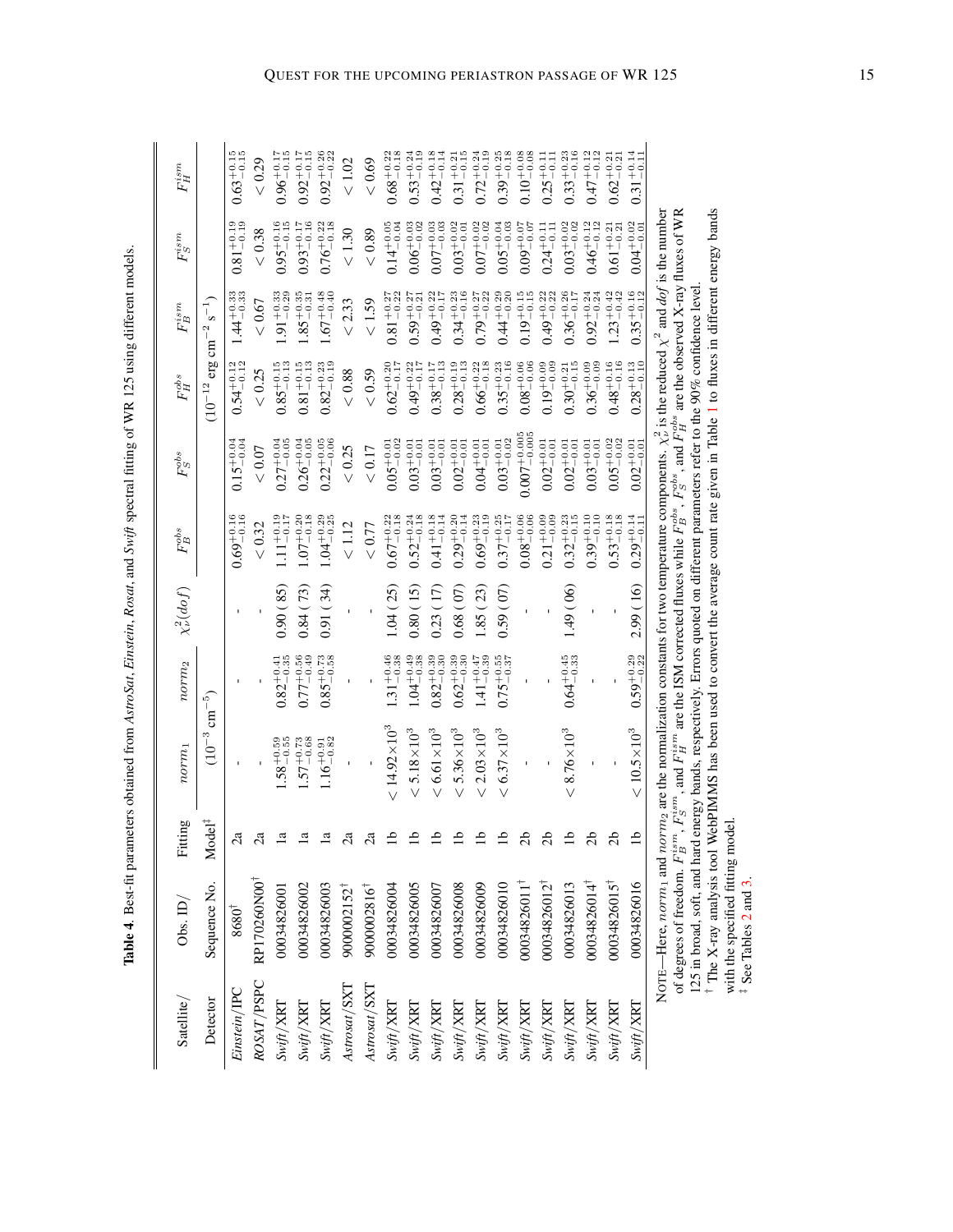Table 5. NIR observations of WR 125 with TIRCAM2

| Date       |                                      | н                           | K             |
|------------|--------------------------------------|-----------------------------|---------------|
|            |                                      | (mag)                       |               |
|            | $2017-10-17$ $8.95+0.09$ $8.14+0.09$ |                             | $8.07 + 0.11$ |
| 2020-10-09 | $9.16 + 0.12$                        | $8.29 + 0.14$               | $7.59 + 0.14$ |
| 2021-03-01 |                                      | $8.90 + 0.14$ $8.31 + 0.08$ | $7.50 + 0.12$ |
|            |                                      |                             |               |



<span id="page-15-0"></span>Figure 1. *XMM-Newton*−PN image from the observation ID 0794581101 in 0.2−15.0 keV energy band. The position of WR 125 has been highlighted with a circle.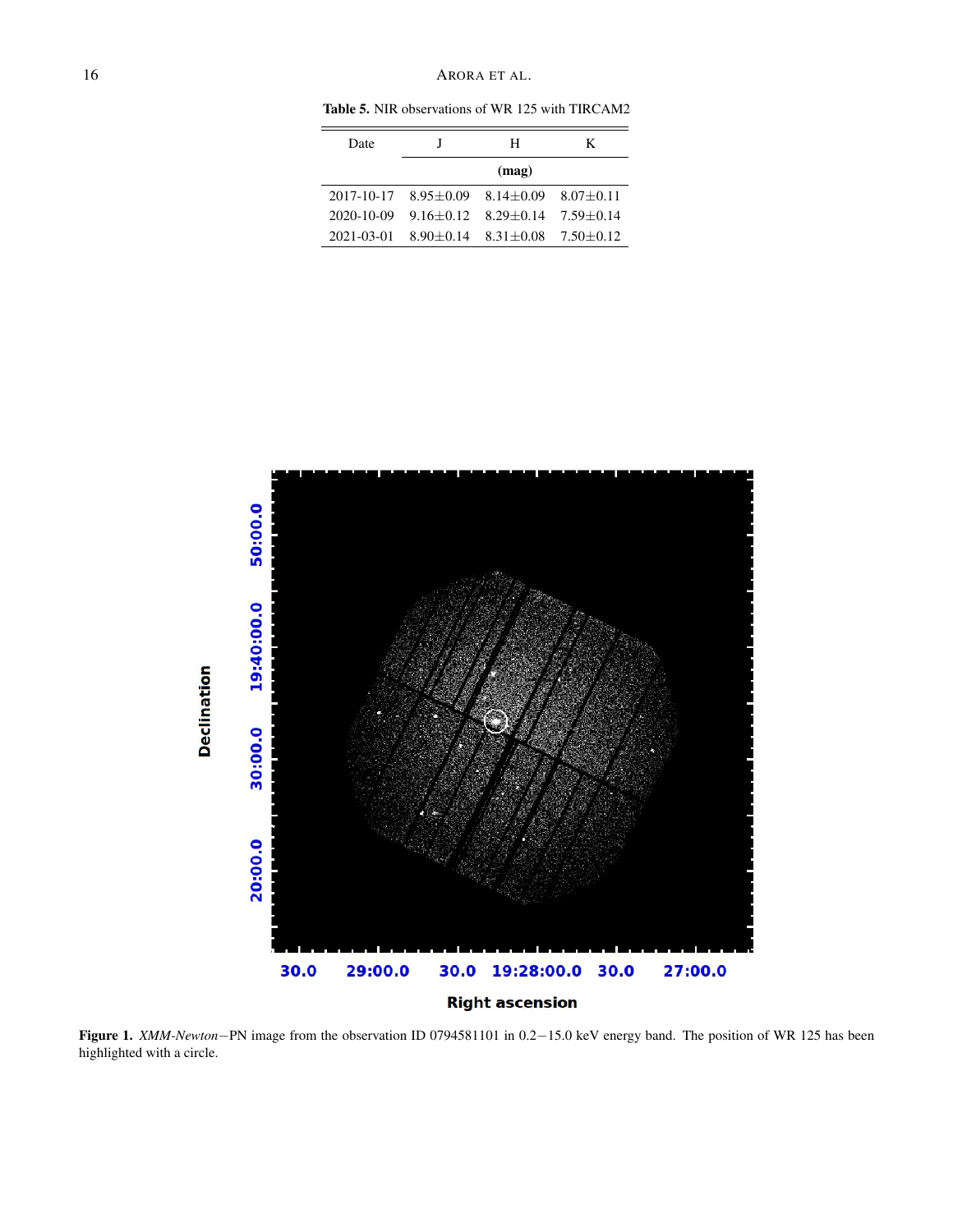



<span id="page-16-0"></span>Figure 2. *XMM-Newton*−EPIC spectra of WR 125 from the observation IDs (a) 0794581101 (*top*) and (b) 0853980101 (*bottom*). The EPIC spectra have been fitted jointly using the model PHABS\*PHABS(APEC+APEC) with parameters given in Table [2](#page-11-0) for both the IDs. Both spectra are displayed with the same scale to facilitate their immediate comparison. The lower panels show the residuals in the sense data minus model.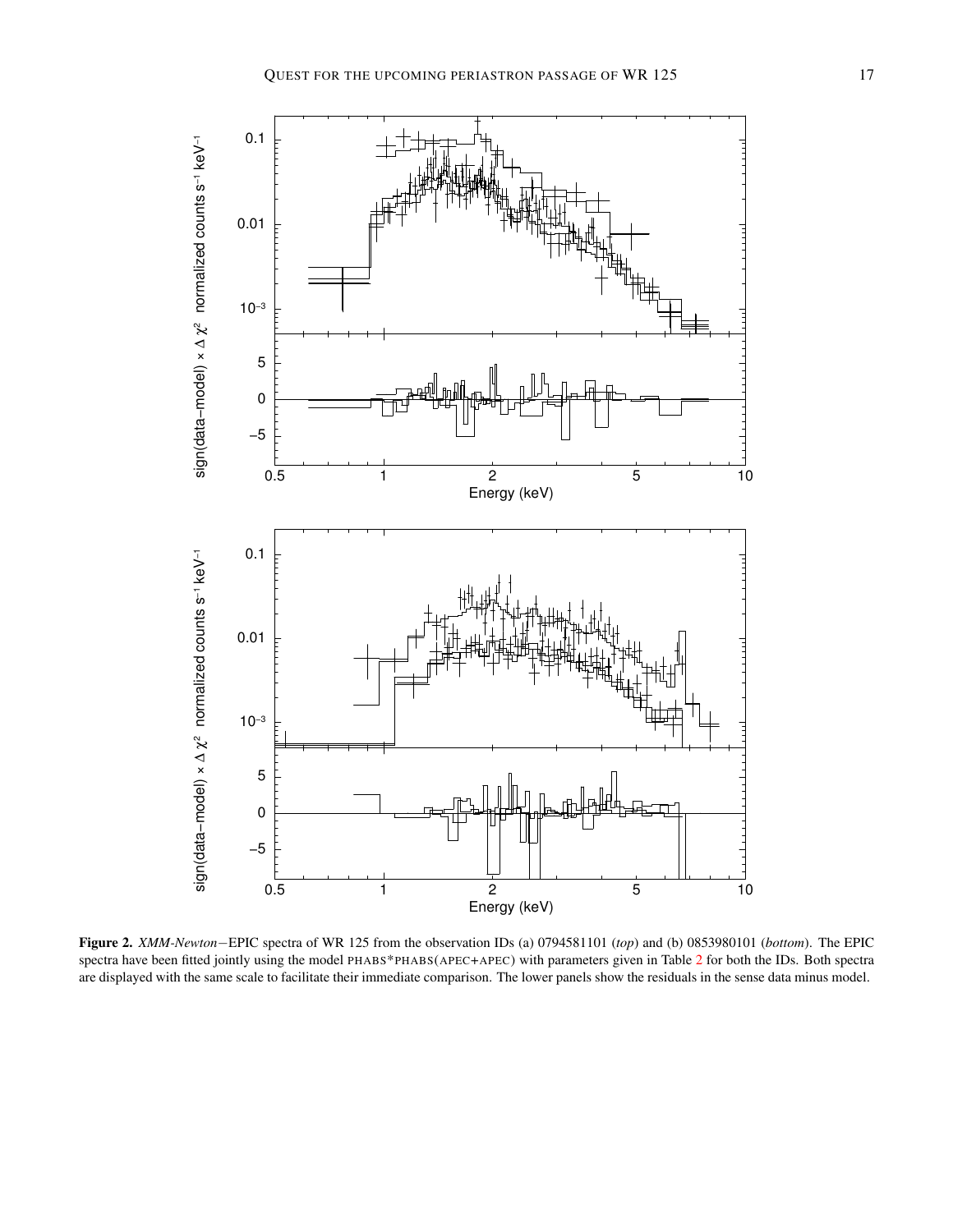

<span id="page-17-0"></span>Figure 3. Variation of ISM corrected ( $F^{ism}$ ) flux of WR 125.  $F_B$ ,  $F_S$ , and  $F_H$  are the fluxes in the broad (0.5-10.0 keV), soft (0.5-2.0 keV), and hard (2.0-10.0 keV) energy bands, respectively. The purple circle marks the *Einstein*−IPC data point, the orange square is the *ROSAT*-PSPC flux, green pentagons are the *Swift*−XRT flux measurements while pink triangles correspond to the *XMM-Newton*−EPIC observations and blue diamonds show the *AstroSat*−SXT flux values.



<span id="page-17-1"></span>Figure 4. X-ray light curve of WR 125 in 0.3−10.0 keV energy band as observed by *Swift*−XRT (green pentagons), *XMM-Newton*−PN (pink triangles), and *AstroSat*−SXT (blue diamonds). The PN and SXT count rate has been converted to that of the *Swift*−XRT using WebPIMMS.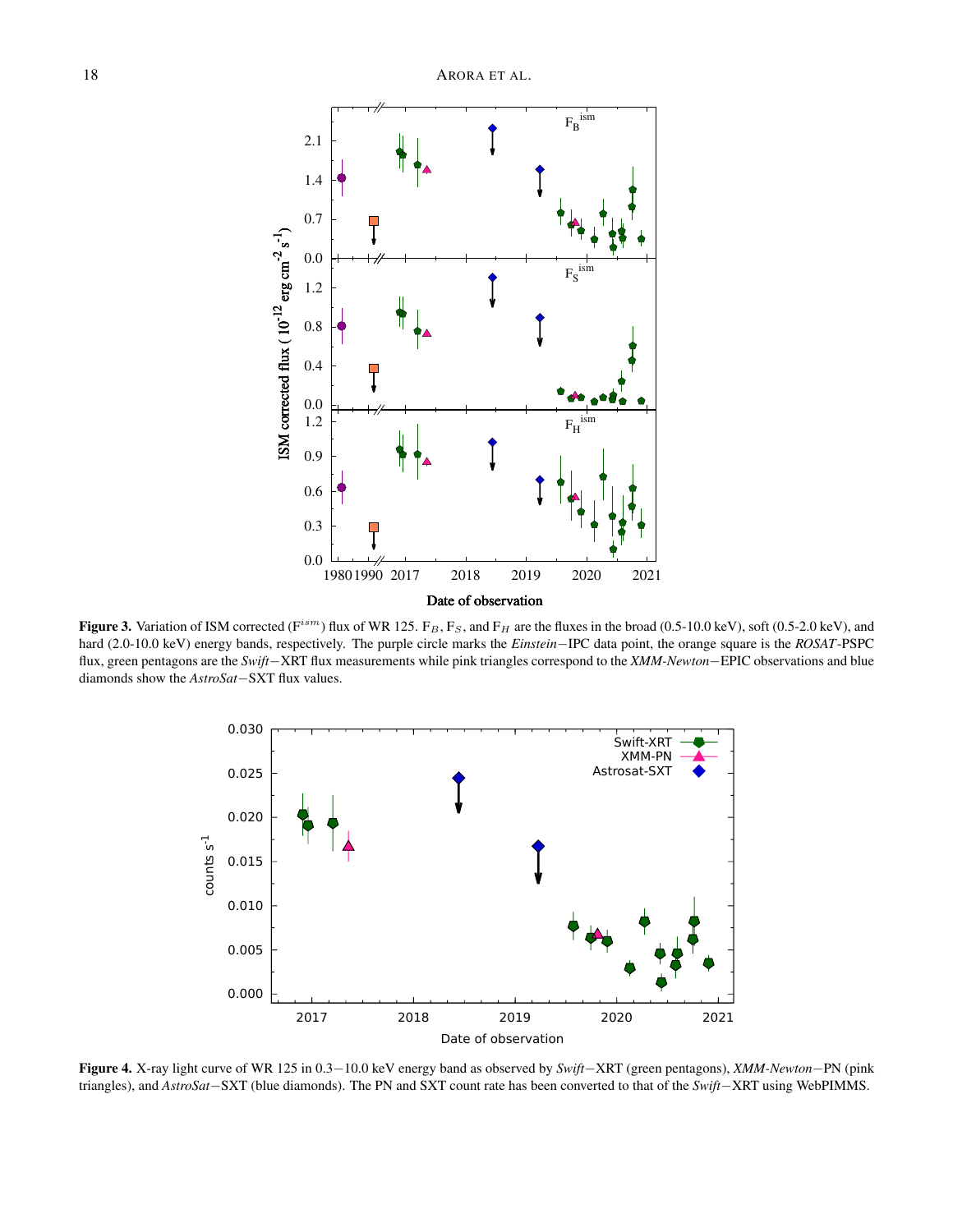

<span id="page-18-0"></span>Figure 5. *K*-band light curve of WR 125 by combining data from literature, 2MASS survey, and the present study. The accuracy of data from [Williams et al.](#page-10-6) [\(1992,](#page-10-6) [1994\)](#page-10-7) is 0.05 mag.



<span id="page-18-1"></span>Figure 6. Mid infrared light curve of WR 125 by combining *WISE W1* and *W2* bands data from [Williams](#page-10-9) [\(2019\)](#page-10-9) (blue filled circles) and the recent NEOWISE-R observations (red pentagons). The *Spitzer*-GLIMPSE magnitudes in the 3.6 and 4.5 µm wave-bands are also presented (salmon squares). The latest NEOWISE-R data-points have been corrected for the saturation effects as mentioned in [Mainzer et al.](#page-9-28) [\(2014\)](#page-9-28).